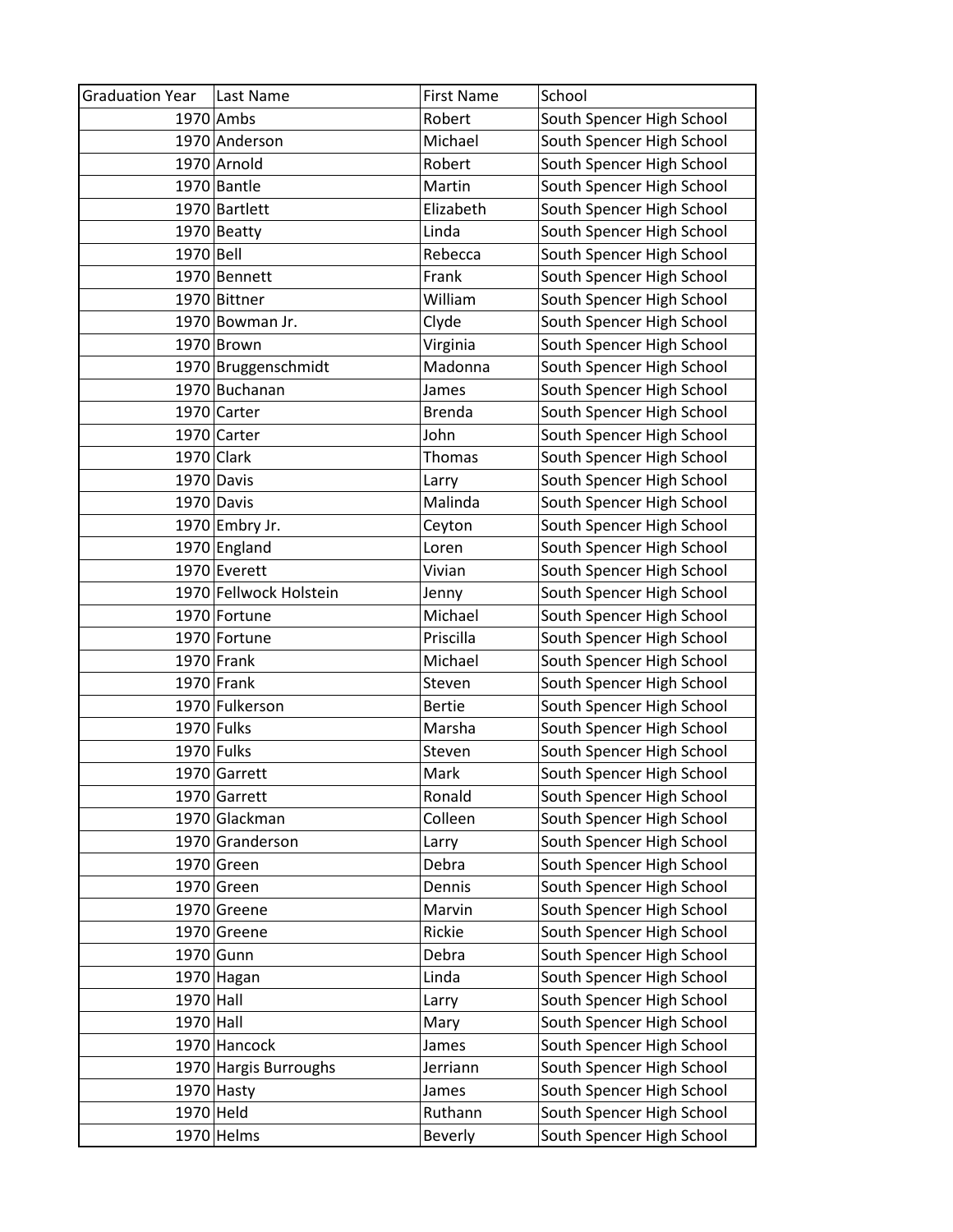|             | 1970 Heminokekey   | Givens        | South Spencer High School |
|-------------|--------------------|---------------|---------------------------|
|             | 1970 Higdon        | Joe           | South Spencer High School |
|             | 1970 Hinton        | Donald        | South Spencer High School |
|             | 1970 Hodges        | Carol         | South Spencer High School |
|             | 1970 Hoofer        | Asa           | South Spencer High School |
| 1970 Horn   |                    | Gordon        | South Spencer High School |
|             | 1970 Jackson       | Michael       | South Spencer High School |
|             | $1970$ Janes       | Candace       | South Spencer High School |
|             | 1970 Johnson       | Charles       | South Spencer High School |
|             | 1970 Kaetzel       | Katherine     | South Spencer High School |
|             | 1970 Kincaid       | Richard       | South Spencer High School |
|             | 1970 Kirchgessner  | Stephen       | South Spencer High School |
|             | 1970 Kirkpatrick   | Susan         | South Spencer High School |
|             | 1970 Kirkwood      | Carolyn       | South Spencer High School |
|             | 1970 Lashley       | Linda         | South Spencer High School |
|             | 1970 Lashley       | Vicki         | South Spencer High School |
|             | 1970 Lathery Jr.   | Carl          | South Spencer High School |
|             | 1970 Lillpop       | Shannon       | South Spencer High School |
| $1970$ Lott |                    | Cathy         | South Spencer High School |
| 1970 Lutz   |                    | Jonathon      | South Spencer High School |
|             | $1970$ Lynch       | <b>Bernie</b> | South Spencer High School |
|             | 1970 Macer         | Stacy         | South Spencer High School |
|             | 1970 Marksberry    | Sandra        | South Spencer High School |
|             | 1970 Martin Arnold | Susan         | South Spencer High School |
|             | 1970 Masterson     | Terry         | South Spencer High School |
|             | 1970 Mastin        | Darleen       | South Spencer High School |
|             | 1970 Meyer         | Ronald        | South Spencer High School |
|             | 1970 Middleton     | Robert        | South Spencer High School |
|             | 1970 Monar         | Michael       | South Spencer High School |
|             | 1970 Mueller       | Mary          | South Spencer High School |
|             | 1970 Murphy        | David         | South Spencer High School |
|             | 1970 Nichols       | Jamess        | South Spencer High School |
|             | 1970 O'Nan         | Rita          | South Spencer High School |
|             | 1970 Parker        | Deborah       | South Spencer High School |
|             | 1970 Parsley       | Patricia      | South Spencer High School |
|             | 1970 Payne         | Nicholas      | South Spencer High School |
|             | 1970 Pease         | Bettye        | South Spencer High School |
|             | 1970 Pickett       | Ilynna        | South Spencer High School |
|             | 1970 Purcell       | Gloria        | South Spencer High School |
|             | $1970$ Raley       | Dorothy       | South Spencer High School |
|             | 1970 Richardson    | Dorothy       | South Spencer High School |
| $1970$ Roll |                    | Terri         | South Spencer High School |
|             | 1970 Rowan         | Tyreese       | South Spencer High School |
|             | 1970 Rudisill      | John          | South Spencer High School |
|             | 1970 Sarver        | Rick          | South Spencer High School |
|             | 1970 Schmidt       | Nancy         | South Spencer High School |
|             | 1970 Schulte       | Cynthia       | South Spencer High School |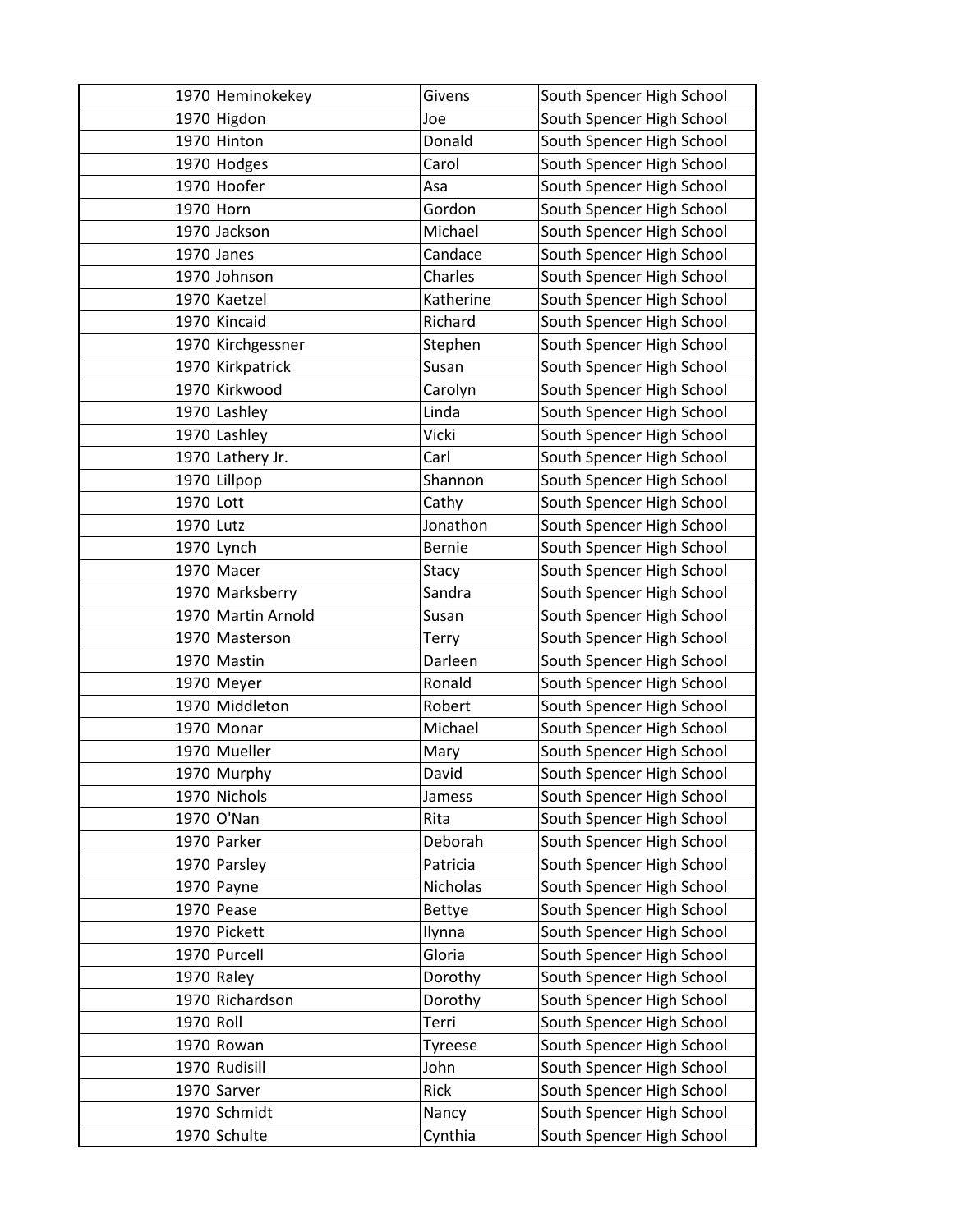|              | 1970 Shirel           | <b>Becky</b>  | South Spencer High School |
|--------------|-----------------------|---------------|---------------------------|
|              | 1970 Snyder           | Dennis        | South Spencer High School |
|              | 1970 Spaetti          | Donald        | South Spencer High School |
|              | 1970 Stallings        | Shari         | South Spencer High School |
|              | 1970 Sweat            | Kenny         | South Spencer High School |
|              | 1970 Sweat            | Sherry        | South Spencer High School |
|              | 1970 Therber          | Michael       | South Spencer High School |
|              | 1970 Thrasher         | Suzette       | South Spencer High School |
| $1970$ Titus |                       | Terry         | South Spencer High School |
|              | 1970 Vanover          | Debra         | South Spencer High School |
|              | 1970 Walls            | Stanley       | South Spencer High School |
|              | 1970 Wead             | Donald        | South Spencer High School |
|              | 1970 Weatherholt      | Cordia        | South Spencer High School |
|              | 1970 Weatherholt      | Lana          | South Spencer High School |
|              | 1970 Weatherholt      | William       | South Spencer High School |
|              | 1970 Weinbach         | Rebecca       | South Spencer High School |
|              | 1970 Wetzel           | Glenn         | South Spencer High School |
|              | 1970 Wilhelmus        | Michael       | South Spencer High School |
|              | 1970 Williams         | <b>Bonita</b> | South Spencer High School |
|              | 1970 Williams         | William       | South Spencer High School |
|              | 1970 Willis           | Sherry        | South Spencer High School |
|              | 1970 Winkler          | Karen         | South Spencer High School |
|              | 1970 Wood             | James         | South Spencer High School |
|              | 1970 Wood             | Rebecca       | South Spencer High School |
|              | 1970 Yearby           | Ronald        | South Spencer High School |
|              | 1971 Abshier Buente   | Mindy         | South Spencer High School |
|              | $1971$ Ambs           | Paul          | South Spencer High School |
|              | 1971 Anderson         | Debra         | South Spencer High School |
|              | 1971 Anderson Gill    | Sylvia        | South Spencer High School |
|              | 1971 Arterberry       | Thomas        | South Spencer High School |
| $1971$ Ball  |                       | Michael       | South Spencer High School |
|              | 1971 Barker           | Russell       | South Spencer High School |
|              | 1971 Bartlett Beckort | Mary          | South Spencer High School |
|              | 1971 Beard Breeze     | Dale          | South Spencer High School |
|              | 1971 Bennett Clark    | Paula         | South Spencer High School |
|              | 1971 Beren            | Karen         | South Spencer High School |
|              | 1971 Bettinger Lamar  | Gretchen      | South Spencer High School |
|              | $1971$ Biggs          | Ricky         | South Spencer High School |
| $1971$ Blair |                       | Jewell        | South Spencer High School |
|              | 1971 Blake            | Bryan         | South Spencer High School |
|              | 1971 Blanchard        | Stan          | South Spencer High School |
|              | 1971 Boultinghouse II | Luke          | South Spencer High School |
|              | 1971 Bretz Machuca    | Carol         | South Spencer High School |
|              | $1971$ Brown          | Joseph        | South Spencer High School |
|              | $1971$ Brown          | Michael       | South Spencer High School |
|              | 1971 Brown            | Richard       | South Spencer High School |
|              | 1971 Bunch Ringeman   | Deborah       | South Spencer High School |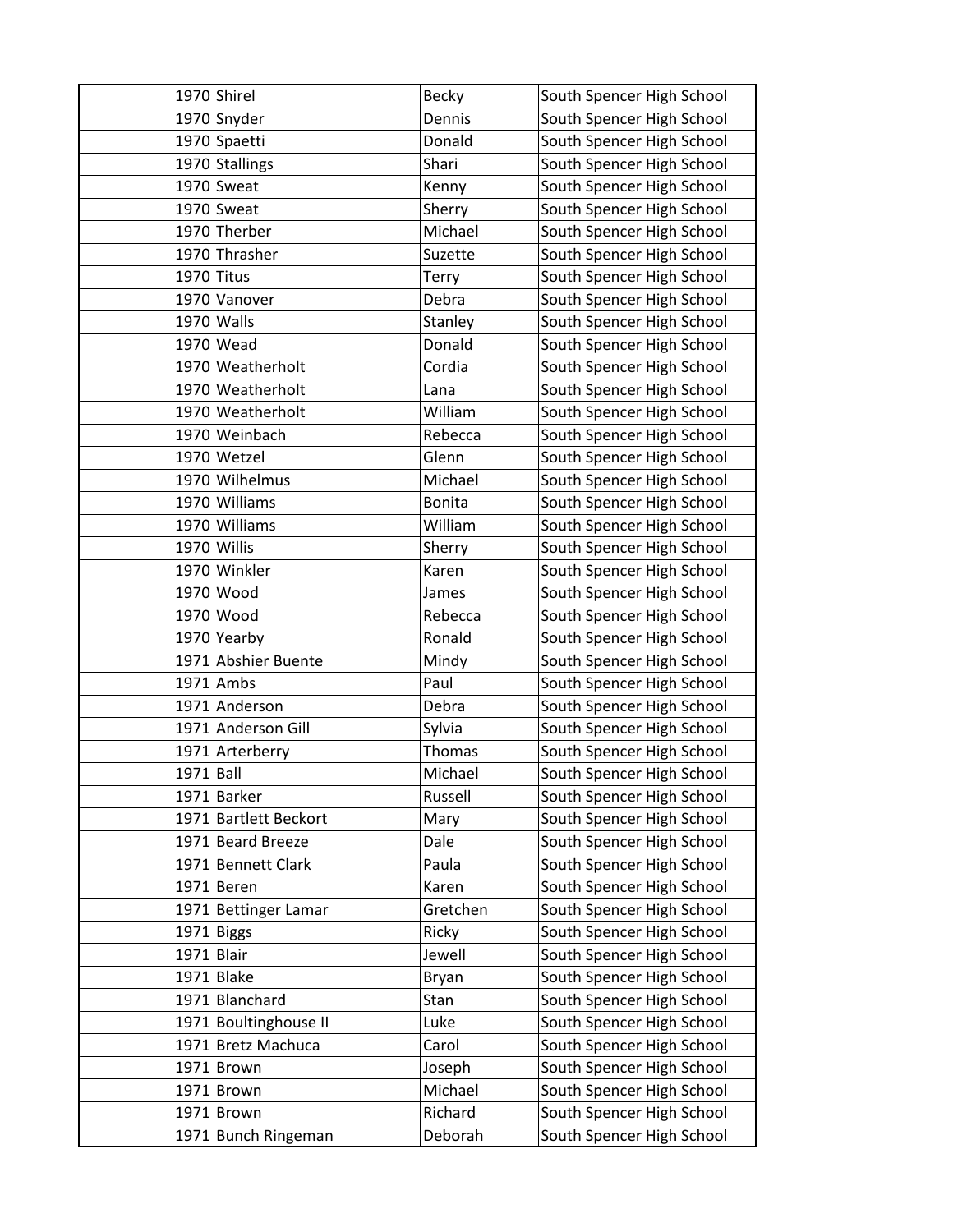|             | 1971 Bunner             | Jeff           | South Spencer High School |
|-------------|-------------------------|----------------|---------------------------|
|             | $1971$ Burch            | Mary           | South Spencer High School |
|             | 1971 Burroughs          | John           | South Spencer High School |
|             | 1971 Burroughs Garrett  | Karen          | South Spencer High School |
|             | 1971 Cannon Granderson  | Dorothy        | South Spencer High School |
|             | 1971 Caskey Turner      | <b>Barbara</b> | South Spencer High School |
|             | 1971 Cassidy            | Dale           | South Spencer High School |
|             | 1971 Chandler           | Rand           | South Spencer High School |
|             | 1971 Chapman            | Gary           | South Spencer High School |
|             | 1971 Cieslack Dremstedt | Jeanne         | South Spencer High School |
|             | $1971$ Clark            | Stephen        | South Spencer High School |
|             | $1971$ Clark            | William        | South Spencer High School |
|             | $1971$ Crane            | Lonnie         | South Spencer High School |
|             | 1971 Cron Tanjoco       | Mary           | South Spencer High School |
|             | 1971 Daniel             | Phyllis        | South Spencer High School |
|             | 1971 DeWeese            | Scott          | South Spencer High School |
|             | 1971 Dilger             | Barbara        | South Spencer High School |
|             | 1971 Dohoney            | Teddy          | South Spencer High School |
|             | 1971 Dooley             | William        | South Spencer High School |
|             | 1971 Druelinger         | Donald         | South Spencer High School |
|             | 1971 Fisher             | Rodney         | South Spencer High School |
|             | 1971 Fisher             | Samuel         | South Spencer High School |
|             | 1971 Freschley          | Dean           | South Spencer High School |
|             | 1971 Freshley           | Micheal        | South Spencer High School |
|             | 1971 Fulkerson          | Danny          | South Spencer High School |
|             | 1971 Garrett Burton     | Patricia       | South Spencer High School |
| $1971$ Gill |                         | James          | South Spencer High School |
|             | 1971 Hagan              | Larry          | South Spencer High School |
| $1971$ Hall |                         | Linda          | South Spencer High School |
|             | 1971 Harmon             | Carlie         | South Spencer High School |
|             | 1971 Harmon             | Robert         | South Spencer High School |
|             | 1971 Harris McIntyre    | Nancy          | South Spencer High School |
|             | 1971 Harris Purviance   | Delilah        | South Spencer High School |
|             | 1971 Harrison           | John           | South Spencer High School |
|             | 1971 Hart Richard       | Rebecca        | South Spencer High School |
|             | 1971 Haskins            | Jackie         | South Spencer High School |
|             | $1971$ Hasty            | Otis           | South Spencer High School |
|             | $1971$ Hedges           | Ronald         | South Spencer High School |
|             | 1971 Herrell Garrett    | Linda          | South Spencer High School |
|             | 1971 Hilderbrand        | Dennis         | South Spencer High School |
|             | 1971 Holtzman           | Steven         | South Spencer High School |
|             | $1971$ Horn             | David          | South Spencer High School |
| $1971$ Horn |                         | Keith          | South Spencer High School |
|             | 1971 Hornback Hammock   | Alice          | South Spencer High School |
|             | 1971 Horstman Vymetal   | Robin          | South Spencer High School |
|             | 1971 Howard             | Paul           | South Spencer High School |
|             | $1971$ Jones            | Carson         | South Spencer High School |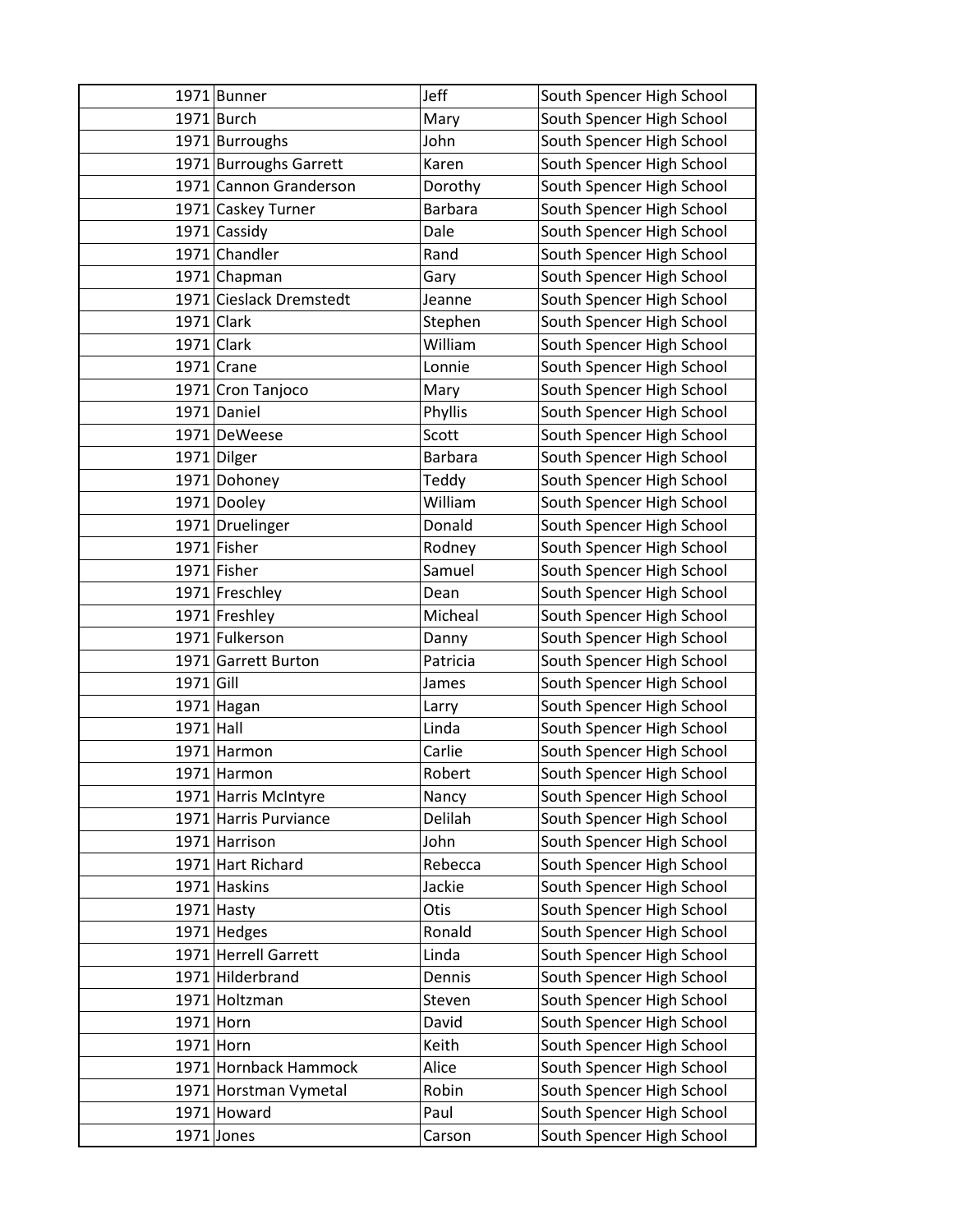|             | 1971 Keown                  | Michael      | South Spencer High School |
|-------------|-----------------------------|--------------|---------------------------|
|             | 1971 Kincaid Limp           | Cynthia      | South Spencer High School |
|             | 1971 Kirchgessner           | Larry        | South Spencer High School |
|             | 1971 Lindauer               | Steven       | South Spencer High School |
|             | 1971 Lindsey                | Joan         | South Spencer High School |
| 1971 Lord   |                             | Martha       | South Spencer High School |
|             | 1971 Lynch Caddell          | Cassie       | South Spencer High School |
|             | $1971$ Maas                 | David        | South Spencer High School |
|             | 1971 Machin                 | James        | South Spencer High School |
|             | 1971 Marksberry             | Ronald       | South Spencer High School |
|             | 1971 Mattingley Failkenberg | Shirley      | South Spencer High School |
|             | 1971 Meece Harmon           | Debra        | South Spencer High School |
|             | 1971 Middleton              | Rebecca      | South Spencer High School |
|             | 1971 Miller Wallach         | Susan        | South Spencer High School |
|             | 1971 Milligan               | <b>Bruce</b> | South Spencer High School |
|             | 1971 Monar                  | Mark         | South Spencer High School |
|             | 1971 Moran Siddons          | Phyllis      | South Spencer High School |
|             | 1971 Morgan                 | David        | South Spencer High School |
|             | 1971 Morris                 | Dale         | South Spencer High School |
|             | 1971 Neal Perry             | Dora         | South Spencer High School |
|             | 1971 Neal Strahl            | Jan          | South Spencer High School |
|             | 1971 Nunn Miller            | Connie       | South Spencer High School |
| 1971 Olds   |                             | Grant        | South Spencer High School |
|             | 1971 Parker Hale            | Elaine       | South Spencer High School |
|             | 1971 Parmele                | William      | South Spencer High School |
|             | 1971 Partridge              | Mark         | South Spencer High School |
|             | $1971$ Payne                | Debi         | South Spencer High School |
|             | $1971$ Payne                | Timothy      | South Spencer High School |
|             | 1971 Perry Hancock          | Alice        | South Spencer High School |
|             | 1971 Ranger                 | Mary         | South Spencer High School |
|             | 1971 Richard                | Donald       | South Spencer High School |
|             | 1971 Richard                | Mack         | South Spencer High School |
|             | 1971 Richards               | Rita         | South Spencer High School |
|             | 1971 Roberts Barker         | Rebecca      | South Spencer High School |
| $1971$ Roth |                             | Cynthia      | South Spencer High School |
|             | 1971 Saucerman              | Kathy        | South Spencer High School |
|             | 1971 Schumacher             | John         | South Spencer High School |
|             | 1971 Shrout                 | Larry        | South Spencer High School |
|             | 1971 Siddons                | David        | South Spencer High School |
|             | 1971 Sly Schafer            | Lucinda      | South Spencer High School |
|             | 1971 Small Ray              | Deborah      | South Spencer High School |
|             | 1971 Smith Payne            | Debra        | South Spencer High School |
|             | 1971 Smith Winkler          | Louetta      | South Spencer High School |
|             | 1971 Snyder                 | Michael      | South Spencer High School |
|             | 1971 Spaetti                | William      | South Spencer High School |
|             | 1971 Stone                  | John         | South Spencer High School |
|             | 1971 Thorpe                 | Thomas       | South Spencer High School |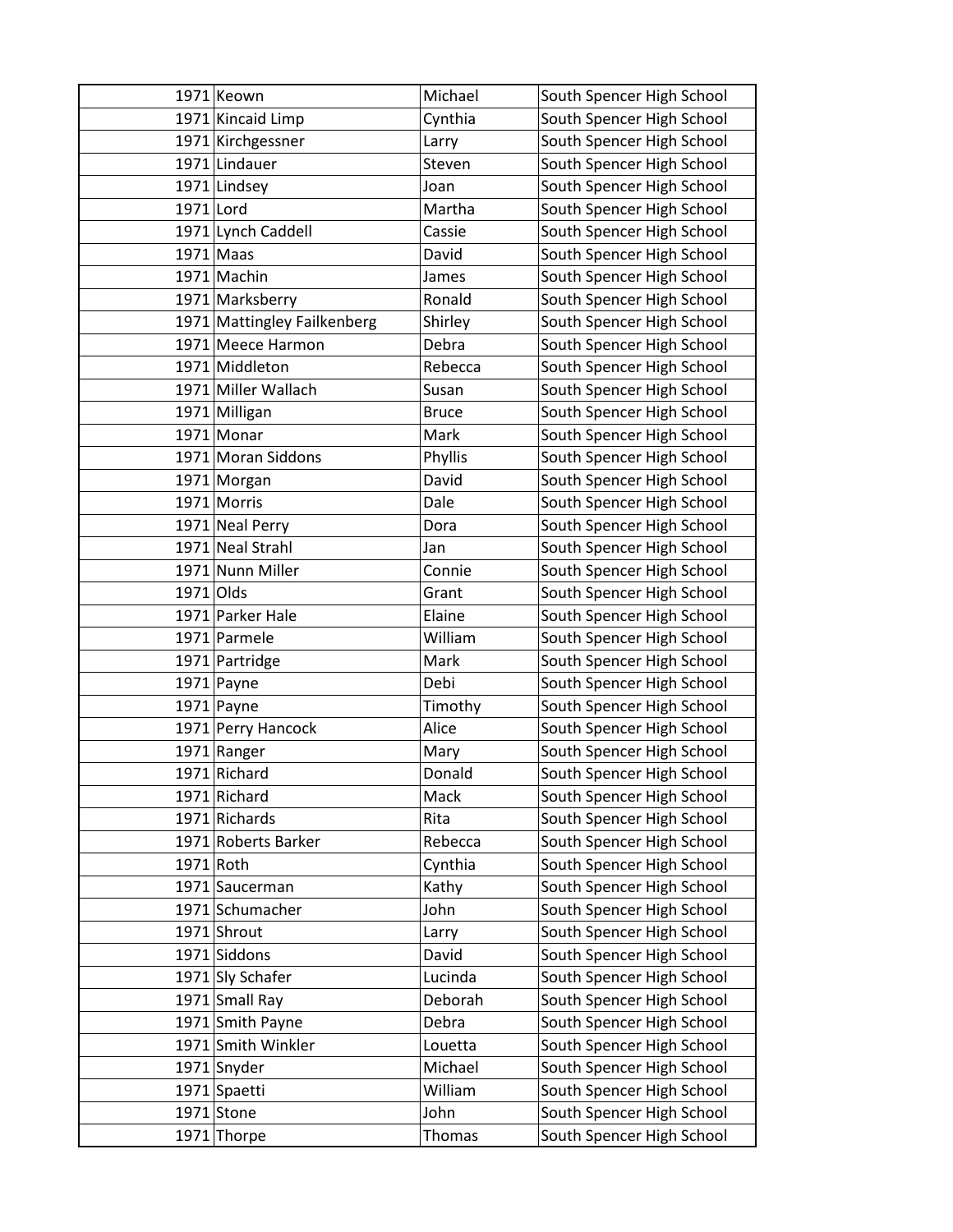| 1971 Underhill               | Larry            | South Spencer High School                              |
|------------------------------|------------------|--------------------------------------------------------|
| 1971 Wahl                    | Marshall         | South Spencer High School                              |
| 1971 Wathen                  | Larry            | South Spencer High School                              |
| 1971 Weatherholt             | Sandra           | South Spencer High School                              |
| 1971 Weatherholt Adams       | Linda            | South Spencer High School                              |
| 1971 Wetzel                  | Dennis           | South Spencer High School                              |
| 1971 Wilczynski Bowser       | Rosella          | South Spencer High School                              |
| 1971 Wilhelmus               | <b>Bobbie</b>    | South Spencer High School                              |
| 1971 Wilhelmus               | Hebert           | South Spencer High School                              |
| 1971 Wilkinson               | Patricia         | South Spencer High School                              |
| 1971 Wilkinson               | Penni            | South Spencer High School                              |
| 1971 Williams                | <b>Bobbie</b>    | South Spencer High School                              |
| 1971 Williams                | Donnie           | South Spencer High School                              |
| 1971 Williams Kost           | Diana            | South Spencer High School                              |
| 1971 Winchell Jr.            | Rex              | South Spencer High School                              |
| 1971 Winkler                 | Arthur           | South Spencer High School                              |
| 1971 Wood Biggs              | Kathy            | South Spencer High School                              |
| 1971 Zimmermann              | Hugo             | South Spencer High School                              |
| 1972 Arteberry Wilhelmus     | Vicki            | South Spencer High School                              |
| 1972 Badger                  | Glen             | South Spencer High School                              |
| 1972 Ballard                 | William          | South Spencer High School                              |
| 1972 Bartlett Bateman        | Dorothy          | South Spencer High School                              |
| 1972 Beckort                 | Randy            | South Spencer High School                              |
| 1972 Beckort Shore           | Cheryl           | South Spencer High School                              |
| 1972 Bettinger               | Eric             | South Spencer High School                              |
| 1972 Boyd                    | James            | South Spencer High School                              |
| 1972 Branch                  | Gary             | South Spencer High School                              |
| 1972 Bratcher                | Sara             | South Spencer High School                              |
| 1972 Brown Erwin             | Valerie          | South Spencer High School                              |
| 1972 Bruggenschmidt Newkirk  | Susan            | South Spencer High School                              |
| $1972$ Burch                 | Lillian          | South Spencer High School                              |
| 1972 Burden                  | Kenneth          | South Spencer High School                              |
| 1972 Carpenter Conner        | Paulette         | South Spencer High School                              |
| 1972 Carter Dunn             | <b>Theresa</b>   | South Spencer High School                              |
| 1972 Caskey                  | James            | South Spencer High School                              |
| 1972 Chinn                   | John             | South Spencer High School                              |
| 1972 Daniel Biggs            | Marsha           | South Spencer High School                              |
| 1972 Daniels Jr.             | James            | South Spencer High School                              |
| 1972 Daugherty<br>1972 Davis | Jeff             | South Spencer High School                              |
| 1972 Deeg                    | Ralph<br>Delbert | South Spencer High School<br>South Spencer High School |
| $1972$ Deeg                  | Donald           | South Spencer High School                              |
| 1972 Dooley                  | Randal           | South Spencer High School                              |
| 1972 Duvall                  | LaDonna          | South Spencer High School                              |
| $1972$ Erwin                 | Michael          | South Spencer High School                              |
| 1972 Frank Milligan          | Rebecca          | South Spencer High School                              |
|                              |                  |                                                        |
| $1972$ Fulks                 | Charles          | South Spencer High School                              |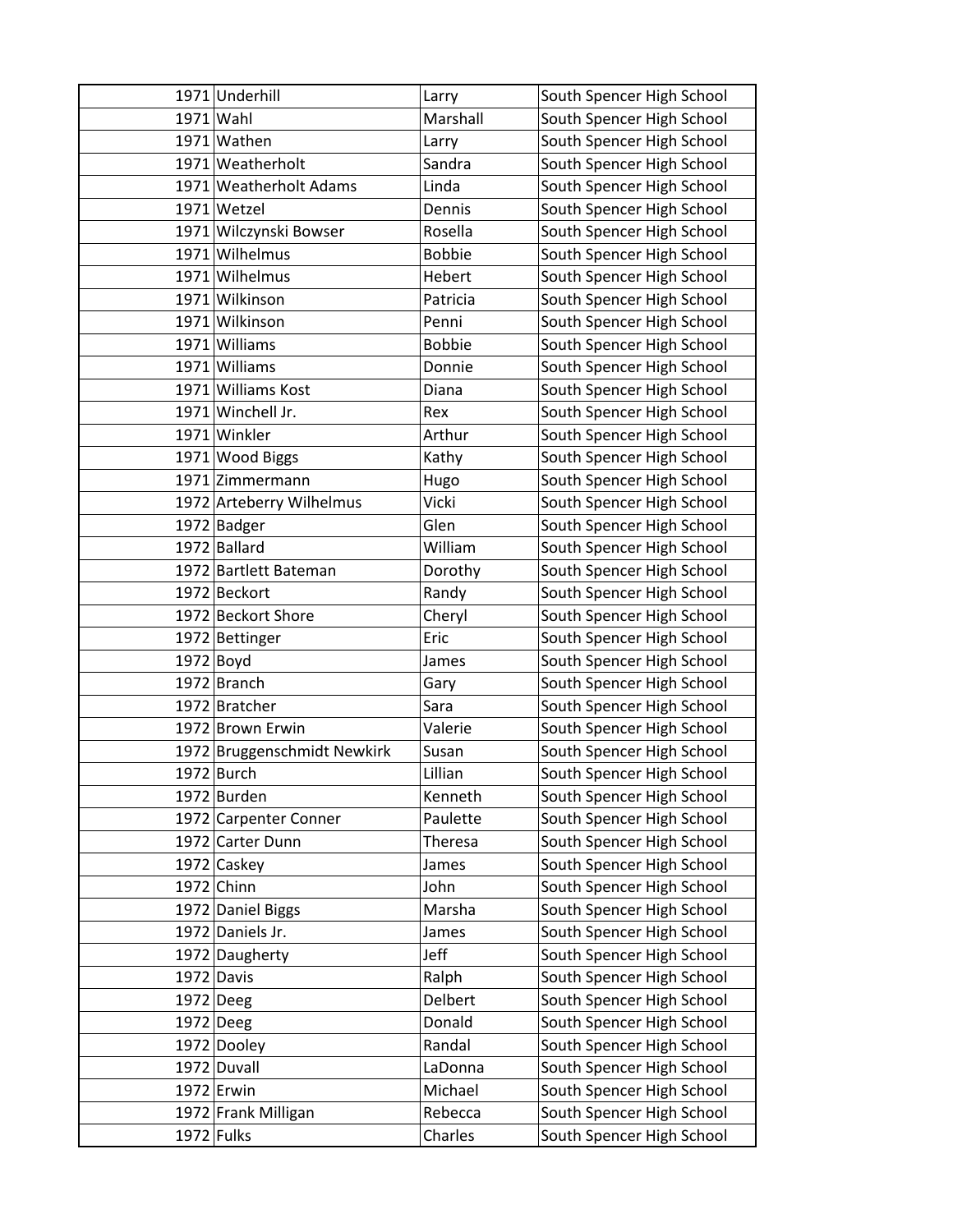| 1972 Fulks  |                      | David       | South Spencer High School |
|-------------|----------------------|-------------|---------------------------|
|             | 1972 Fulks Duncan    | Lucinda     | South Spencer High School |
| 1972 Funk   |                      | David       | South Spencer High School |
|             | 1972 Garwood         | Johann      | South Spencer High School |
|             | 1972 Green           | James       | South Spencer High School |
|             | 1972 Haines          | Thomas      | South Spencer High School |
| $1972$ Hall |                      | Jacqueline  | South Spencer High School |
|             | 1972 Hamilton        | Randall     | South Spencer High School |
|             | 1972 Hancock         | Larry       | South Spencer High School |
|             | 1972 Harlen Higdon   | Debra       | South Spencer High School |
|             | 1972 Harris          | John        | South Spencer High School |
|             | 1972 Harris          | Pamela      | South Spencer High School |
|             | $1972$ Hayse         | Patricia    | South Spencer High School |
|             | 1972 Hinton          | Gary        | South Spencer High School |
|             | 1972 Hohimer         | Patricia    | South Spencer High School |
| $1972$ Horn |                      | Dwight      | South Spencer High School |
| 1972 Horn   |                      | Jamie       | South Spencer High School |
| 1972 Horn   |                      | Marlan      | South Spencer High School |
|             | 1972 Hurm Thorpe     | Carolyn     | South Spencer High School |
|             | 1972 Jessee          | Billy       | South Spencer High School |
|             | 1972 Johnson         | Peggy       | South Spencer High School |
|             | 1972 Johnson         | Ricky       | South Spencer High School |
|             | 1972 Jolly Pence     | Sheila      | South Spencer High School |
|             | 1972 Kallbrier       | Debra       | South Spencer High School |
|             | 1972 Keown           | Pat         | South Spencer High School |
|             | 1972 Kimmell         | <b>Bing</b> | South Spencer High School |
|             | 1972 Kirkpatrick     | Michael     | South Spencer High School |
|             | 1972 Leach           | Sandra      | South Spencer High School |
|             | 1972 Leistner Jr.    | Edgar       | South Spencer High School |
|             | 1972 Leslie          | James       | South Spencer High School |
|             | 1972 Lindsey         | James       | South Spencer High School |
|             | 1972 Martin Sarver   | Theresa     | South Spencer High School |
|             | 1972 Mattingley      | Patricia    | South Spencer High School |
|             | 1972 McCoy Chandler  | Belinda     | South Spencer High School |
|             | 1972 Meredith        | Debra       | South Spencer High School |
|             | $1972$ Monar         | Jeff        | South Spencer High School |
|             | 1972 Moore           | Connie      | South Spencer High School |
|             | 1972 Morgan          | Sherry      | South Spencer High School |
|             | 1972 Morrison        | Debra       | South Spencer High School |
|             | 1972 Moss            | Michael     | South Spencer High School |
|             | 1972 Nix DeWeese     | Phyllis     | South Spencer High School |
|             | 1972 Parsley         | David       | South Spencer High School |
|             | 1972 Perry Stallings | Rita        | South Spencer High School |
| 1972 Roth   |                      | Rebecca     | South Spencer High School |
|             | 1972 Rumley          | John        | South Spencer High School |
|             | 1972 Rumley          | Kip         | South Spencer High School |
|             | 1972 Scales          | Danny       | South Spencer High School |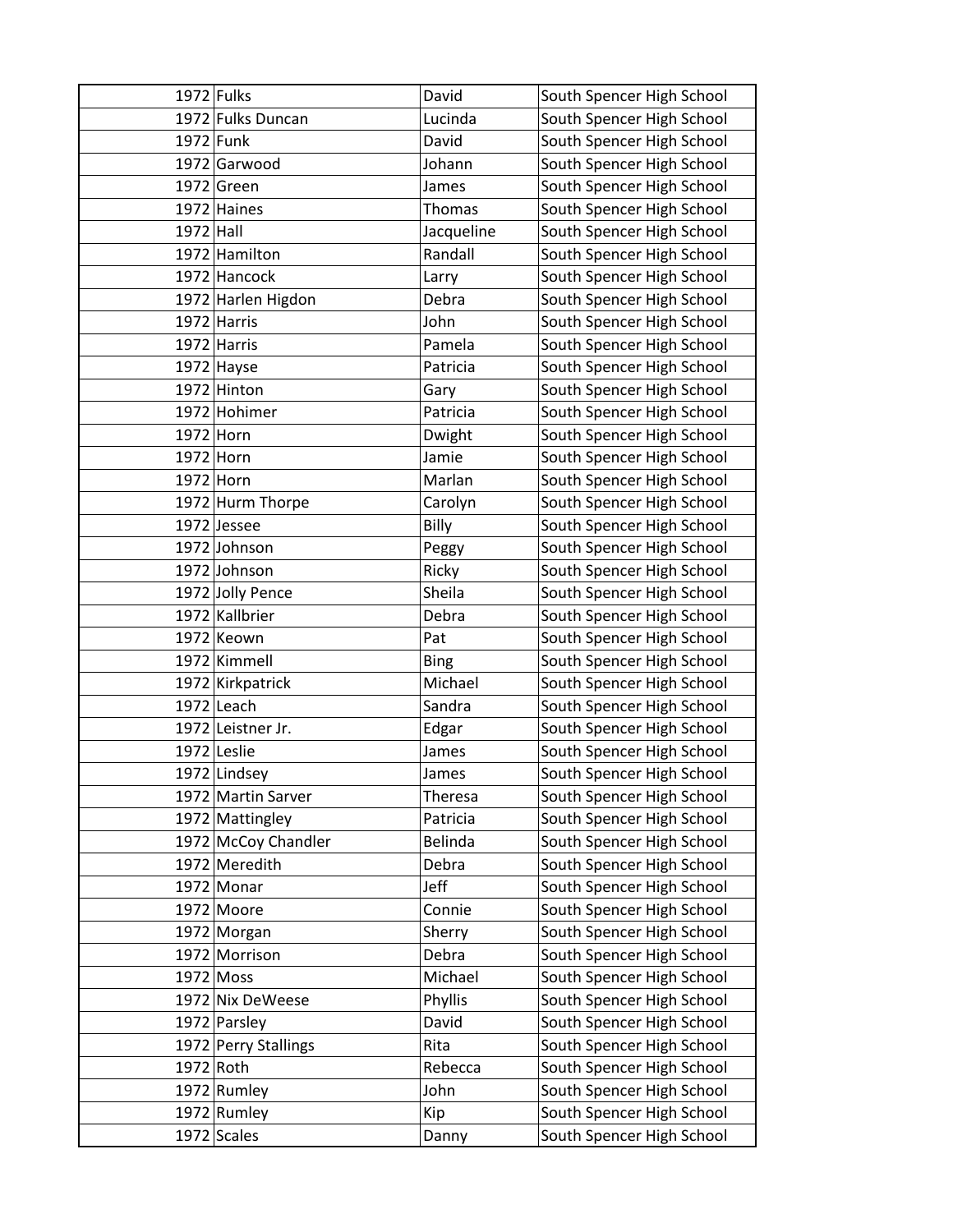|             | 1972 Scales             | Kenneth        | South Spencer High School |
|-------------|-------------------------|----------------|---------------------------|
|             | 1972 Shirel             | Billy          | South Spencer High School |
|             | 1972 Shreve             | Sheila         | South Spencer High School |
|             | 1972 Smith              | Donnie         | South Spencer High School |
|             | 1972 Smith              | Vicki          | South Spencer High School |
|             | 1972 Spaetti Stratman   | Mary           | South Spencer High School |
|             | 1972 Stallings          | Perry          | South Spencer High School |
|             | 1972 Stephens           | Darrell        | South Spencer High School |
|             | 1972 Talbott            | Mark           | South Spencer High School |
|             | 1972 Thomas             | Sammy          | South Spencer High School |
|             | 1972 Thompson           | Debra          | South Spencer High School |
|             | 1972 Underhill          | Cecelia        | South Spencer High School |
|             | $1972$ Vance            | Mary           | South Spencer High School |
|             | 1972 Wangler Meredith   | Vicki          | South Spencer High School |
|             | 1972 Wathen             | Mary           | South Spencer High School |
|             | 1972 Weatherholt        | <b>Brenda</b>  | South Spencer High School |
|             | 1972 Wiener             | David          | South Spencer High School |
|             | 1972 Wilhelmus          | Debra          | South Spencer High School |
|             | 1972 Wilhelmus Scales   | Jane           | South Spencer High School |
|             | 1972 Wilhelmus Shirel   | Joan           | South Spencer High School |
|             | 1972 Williams Morgan    | Caroline       | South Spencer High School |
|             | 1972 Wirthwein          | Jacquelyn      | South Spencer High School |
|             | 1972 Wright             | Charles        | South Spencer High School |
|             | 1973 Adkisson           | Larry          | South Spencer High School |
|             | $1973$ Alvey            | Richard        | South Spencer High School |
|             | 1973 Anderson           | James          | South Spencer High School |
|             | 1973 Atkinson           | John           | South Spencer High School |
| $1973$ Ayer |                         | Mark           | South Spencer High School |
|             | 1973 Ayer Hayden        | Kim            | South Spencer High School |
|             | 1973 Ayer Yearby        | Kay            | South Spencer High School |
|             | 1973 Bailey Davidson    | Debra          | South Spencer High School |
|             | $1973$ Bantle           | Marsha         | South Spencer High School |
|             | 1973 Barclay Smith      | Dawn           | South Spencer High School |
|             | 1973 Basham Phillips    | <b>Theresa</b> | South Spencer High School |
|             | 1973 Beasley Cunningham | Cindy          | South Spencer High School |
|             | 1973 Behagg             | Barbara        | South Spencer High School |
|             | 1973 Below Nance        | <b>Becky</b>   | South Spencer High School |
|             | 1973 Birge Reeves       | Patty          | South Spencer High School |
| 1973 Blair  |                         | Donnie         | South Spencer High School |
|             | 1973 Blythe Youngpatana | Sheilia        | South Spencer High School |
|             | 1973 Bohleber Matza     | Martha         | South Spencer High School |
|             | 1973 Boop Wilhelmus     | Debbie         | South Spencer High School |
|             | 1973 Boultinghouse      | David          | South Spencer High School |
|             | 1973 Bowlds             | Wayne          | South Spencer High School |
|             | 1973 Boyd Coomer        | Peggy          | South Spencer High School |
|             | 1973 Boyer              | Alvin          | South Spencer High School |
|             | $1973$ Bretz            | Norman         | South Spencer High School |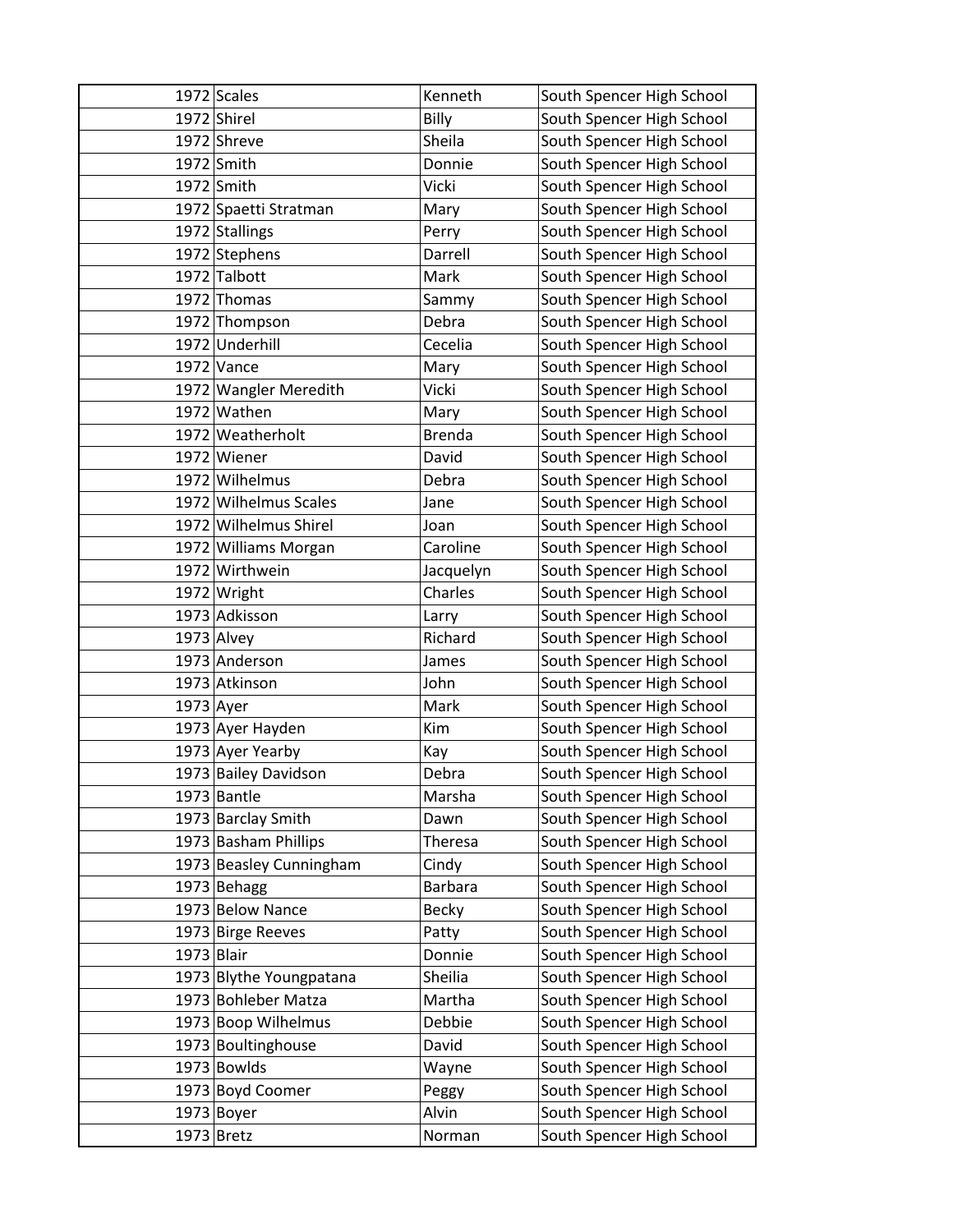|             | 1973 Brown Allen       | <b>Becky</b>   | South Spencer High School |
|-------------|------------------------|----------------|---------------------------|
|             | $1973$ Bryant          | <b>Bruce</b>   | South Spencer High School |
|             | 1973 Bunner            | Jon            | South Spencer High School |
|             | 1973 Burrows           | Bob            | South Spencer High School |
|             | 1973 Carter            | Keith          | South Spencer High School |
|             | 1973 Carter McDaniel   | Kathy          | South Spencer High School |
|             | 1973 Carver            | Robert         | South Spencer High School |
|             | 1973 Chandler Knight   | Sheryle        | South Spencer High School |
|             | 1973 Chapman Brown     | Calonie        | South Spencer High School |
|             | $1973$ Claise          | Dennis         | South Spencer High School |
|             | $1973$ Clark           | Donald         | South Spencer High School |
|             | 1973 Conkright         | Pat            | South Spencer High School |
|             | 1973 Coomes Williams   | Diane          | South Spencer High School |
| 1973 Cox    |                        | Paul           | South Spencer High School |
|             | 1973 Crawford Rininger | Janice         | South Spencer High School |
| 1973 Cron   |                        | Greg           | South Spencer High School |
|             | 1973 Cron Johnson      | Patty          | South Spencer High School |
|             | 1973 Daniel McCarthy   | Martha         | South Spencer High School |
|             | 1973 Daniel Miller     | Jolene         | South Spencer High School |
|             | 1973 Dawson            | Rick           | South Spencer High School |
|             | 1973 DeWeese           | Greg           | South Spencer High School |
|             | 1973 DeWeese           | Kevin          | South Spencer High School |
|             | 1973 Doerner           | Laura          | South Spencer High School |
|             | 1973 Dunn Gill         | Karen          | South Spencer High School |
|             | 1973 Evans Blackstone  | Andrea         | South Spencer High School |
|             | 1973 Everett           | David          | South Spencer High School |
|             | 1973 Feuebach          | Robert         | South Spencer High School |
|             | 1973 Frank Lathery     | Diana          | South Spencer High School |
|             | 1973 Frank Wasson      | Micki          | South Spencer High School |
|             | 1973 Freschly Granger  | Carol          | South Spencer High School |
|             | 1973 Garrett Bunner    | Darla          | South Spencer High School |
| $1973$ Gary |                        | Wanda          | South Spencer High School |
|             | 1973 Goldman           | Bill           | South Spencer High School |
|             | 1973 Goodwin           | Kenny          | South Spencer High School |
|             | 1973 Greene            | Robert         | South Spencer High School |
|             | 1973 Greene            | Rose           | South Spencer High School |
|             | 1973 Gubler Hack       | Jean           | South Spencer High School |
|             | 1973 Hack Badger       | Mary           | South Spencer High School |
|             | 1973 Harlen Keith      | Pat            | South Spencer High School |
|             | 1973 Harris            | Marsha         | South Spencer High School |
|             | 1973 Hedges Brenner    | Pam            | South Spencer High School |
|             | 1973 Herron Gentry     | Jo             | South Spencer High School |
|             | 1973 Herron Hess       | <b>Barbara</b> | South Spencer High School |
|             | 1973 Horn Powler       | Sharon         | South Spencer High School |
|             | 1973 Howerton          | <b>Dallas</b>  | South Spencer High School |
| 1973 Huff   |                        | Kenny          | South Spencer High School |
|             | 1973 Hunter            | Phillip        | South Spencer High School |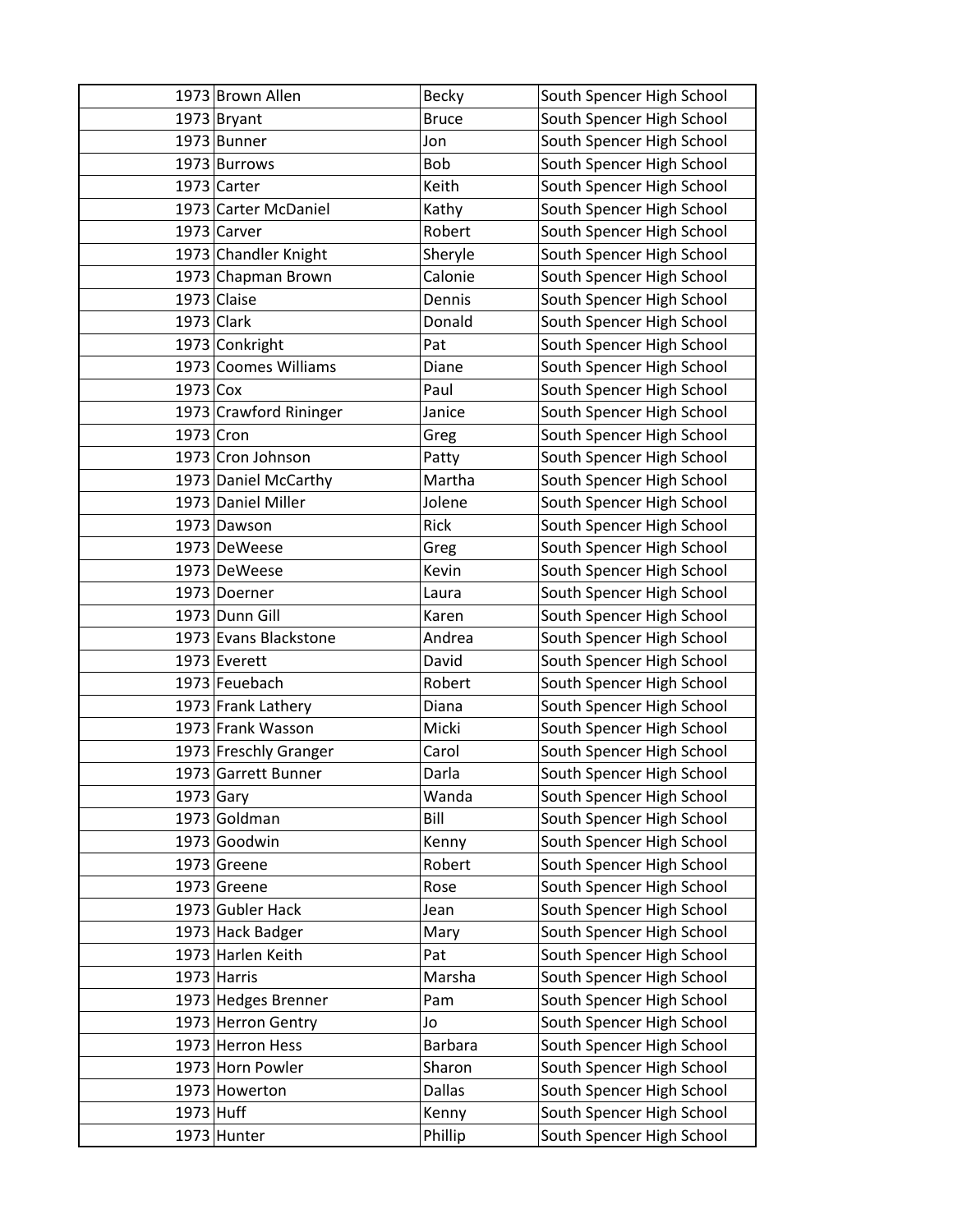| 1973 Joiner       | Rick          | South Spencer High School |
|-------------------|---------------|---------------------------|
| 1973 Jolly Brown  | Sharon        | South Spencer High School |
| 1973 Keith        | Greg          | South Spencer High School |
| 1973 Kirchgessner | Sheila        | South Spencer High School |
| 1973 Lampkin Geer | Linda         | South Spencer High School |
| 1973 Lashley      | Michael       | South Spencer High School |
| 1973 Lashley      | Philip        | South Spencer High School |
| $1973$ Lauer      | Darrel        | South Spencer High School |
| 1973 Lindsey      | Alfred        | South Spencer High School |
| 1973 Lindsey      | Alice         | South Spencer High School |
| 1973 Lindsey      | Jefferson     | South Spencer High School |
| 1973 Mallory      | Annetta       | South Spencer High School |
| 1973 Masterson    | Angela        | South Spencer High School |
| 1973 Masterson    | Keith         | South Spencer High School |
| 1973 Matthews     | Jon           | South Spencer High School |
| $1973$ Mayo       | William       | South Spencer High School |
| $1973$ McCoy      | Debbie        | South Spencer High School |
| 1973 McDaniel     | Robert        | South Spencer High School |
| 1973 Merwin       | Stephanie     | South Spencer High School |
| 1973 Middleton    | Pamela        | South Spencer High School |
| 1973 Miller       | Janie         | South Spencer High School |
| $1973$ Miller     | Raye          | South Spencer High School |
| 1973 Milligan     | Cathy         | South Spencer High School |
| 1973 Moesner      | Becky         | South Spencer High School |
| 1973 Moss         | Marisue       | South Spencer High School |
| 1973 Nichols      | Lafe          | South Spencer High School |
| 1973 Nicholson    | Susan         | South Spencer High School |
| $1973$ Owens      | Inez          | South Spencer High School |
| 1973 Parker       | Mike          | South Spencer High School |
| 1973 Partridge    | Kimberly      | South Spencer High School |
| 1973 Patterson    | Rickie        | South Spencer High School |
| $1973$ Payne      | <b>Brenda</b> | South Spencer High School |
| $1973$ Payne      | John          | South Spencer High School |
| $1973$ Payne      | Lettie        | South Spencer High School |
| $1973$ Payne      | Marcia        | South Spencer High School |
| 1973 Peterson     | Cindy         | South Spencer High School |
| 1973 Richard      | Sheila        | South Spencer High School |
| 1973 Roberts      | Robin         | South Spencer High School |
| 1973 Robinson     | Mark          | South Spencer High School |
| 1973 Rogers       | Sandra        | South Spencer High School |
| $1973$ Rowan      | Shawndula     | South Spencer High School |
| 1973 Rumley       | Robert        | South Spencer High School |
| 1973 Sampsel      | Paul          | South Spencer High School |
| 1973 Sanders      | Bettye        | South Spencer High School |
| 1973 Sarver       | Michael       | South Spencer High School |
| 1973 Scamahorn    | L. J.         | South Spencer High School |
| 1973 Scherer      | Deborah       | South Spencer High School |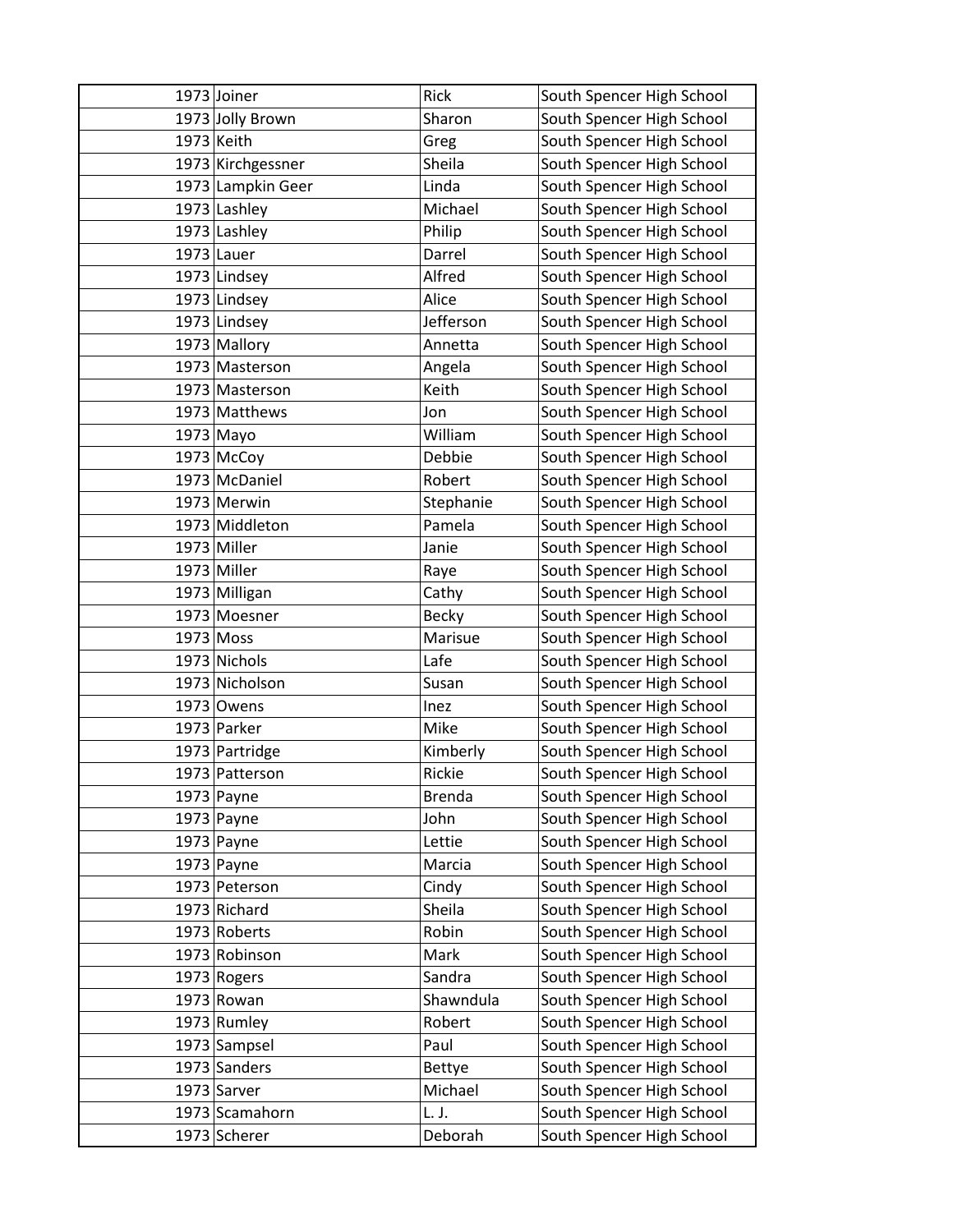| 1973 Schumacher     | Randall       | South Spencer High School |
|---------------------|---------------|---------------------------|
| 1973 Shirel         | Patricia      | South Spencer High School |
| 1973 Shrode         | Rebecca       | South Spencer High School |
| 1973 Singleton      | Alan          | South Spencer High School |
| 1973 Skelton        | Connie        | South Spencer High School |
| 1973 Small          | Larry         | South Spencer High School |
| $1973$ Smith        | Jeff          | South Spencer High School |
| $1973$ Smith        | Loretta       | South Spencer High School |
| $1973$ Smith        | Terrie        | South Spencer High School |
| 1973 Spaetti        | Patricia      | South Spencer High School |
| 1973 Stallings      | David         | South Spencer High School |
| 1973 Stateler       | Geri          | South Spencer High School |
| 1973 Stewart        | Larry         | South Spencer High School |
| $1973$ Tharp        | Darrell       | South Spencer High School |
| 1973 Toliver        | Jill          | South Spencer High School |
| 1973 Toliver        | Julie         | South Spencer High School |
| $1973$ Tyson        | Fred          | South Spencer High School |
| 1973 Wagner         | Mark          | South Spencer High School |
| $1973$ Walls        | Rick          | South Spencer High School |
| 1973 Wetzel         | Ernie         | South Spencer High School |
| 1973 Wetzel         | Susan         | South Spencer High School |
| 1973 Wilhelmus      | Michael       | South Spencer High School |
| 1973 Willis         | Danny         | South Spencer High School |
| 1973 Wilson         | Harry         | South Spencer High School |
| 1973 Wirthwein      | Joe           | South Spencer High School |
| 1973 Yeager         | <b>Brenda</b> | South Spencer High School |
| 1973 Yeager         | La Vonne      | South Spencer High School |
| 1973 Young          | Lois          | South Spencer High School |
| 1973 Young          | Timothy       | South Spencer High School |
| 1974 Adams Barnhart | Sherry        | South Spencer High School |
| 1974 Anders         | Donna         | South Spencer High School |
| 1974 Atkinson       | Rachel        | South Spencer High School |
| 1974 Barnes         | Clark         | South Spencer High School |
| 1974 Bartlett       | Morris        | South Spencer High School |
| $1974$ Bates        | Kim           | South Spencer High School |
| 1974 Baughn         | Ricky         | South Spencer High School |
| $1974$ Beren        | James         | South Spencer High School |
| $1974$ Biggs        | Denise        | South Spencer High School |
| 1974 Blythe         | Pamela        | South Spencer High School |
| 1974 Bolen          | Deanna        | South Spencer High School |
| 1974 Boultinghouse  | Mark          | South Spencer High School |
| 1974 Bowlds Chapman | Cheryl        | South Spencer High School |
| $1974$ Boyd         | Beth          | South Spencer High School |
| 1974 Branch         | Matthew       | South Spencer High School |
| $1974$ Brauns       | Thomas        | South Spencer High School |
| 1974 Brown Mercer   | Priscilla     | South Spencer High School |
| 1974 Bruggenschmidt | David         | South Spencer High School |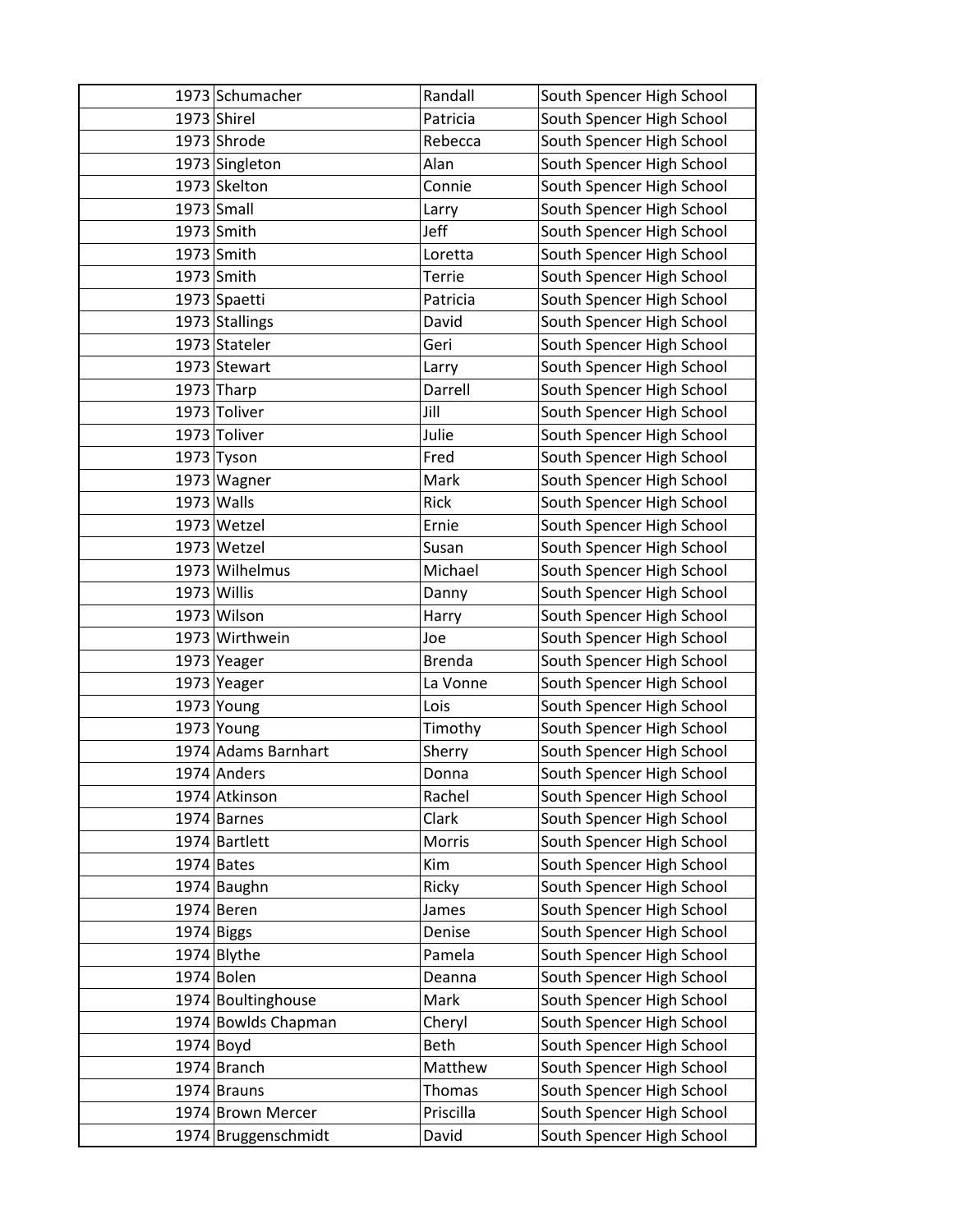|              | 1974 Bryant          | Crystal        | South Spencer High School |
|--------------|----------------------|----------------|---------------------------|
|              | 1974 Burden          | George         | South Spencer High School |
|              | 1974 Carpenter       | Gary           | South Spencer High School |
|              | 1974 Carter          | Lewie          | South Spencer High School |
|              | 1974 Carver          | Michael        | South Spencer High School |
| $1974$ Cecil |                      | Marsha         | South Spencer High School |
|              | 1974 Cockrum         | Robert         | South Spencer High School |
|              | 1974 Coomer          | Scott          | South Spencer High School |
|              | 1974 Cooper          | Steven         | South Spencer High School |
|              | 1974 Cotton          | Charles        | South Spencer High School |
|              | 1974 Coultas         | Robin          | South Spencer High School |
|              | 1974 Cox Kirkpatrick | Mary           | South Spencer High School |
| $1974$ Craig |                      | Mark           | South Spencer High School |
| 1974 Cron    |                      | Randy          | South Spencer High School |
|              | 1974 Daniel          | Allen          | South Spencer High School |
|              | 1974 Daniels         | Michael        | South Spencer High School |
|              | 1974 Davis           | James          | South Spencer High School |
|              | 1974 Davis           | Terry          | South Spencer High School |
|              | 1974 Dawson          | Dean           | South Spencer High School |
|              | 1974 Driskell        | Kim            | South Spencer High School |
|              | 1974 Dunn            | Debra          | South Spencer High School |
|              | 1974 Dunn            | Eddie          | South Spencer High School |
|              | $1974$ Embry         | Michael        | South Spencer High School |
|              | 1974 Everett         | Laura          | South Spencer High School |
|              | 1974 Everett         | Mark           | South Spencer High School |
|              | 1974 Fisher          | Mark           | South Spencer High School |
|              | 1974 Fisher Keown    | Ruth           | South Spencer High School |
|              | 1974 Fortune         | Bonnie         | South Spencer High School |
|              | 1974 Fortune         | <b>Bridget</b> | South Spencer High School |
|              | 1974 Fortune         | Debbie         | South Spencer High School |
|              | 1974 Frank Jr.       | Ralph          | South Spencer High School |
|              | 1974 Fulkerson       | Norbert        | South Spencer High School |
| $1974$ Fulks |                      | Mark           | South Spencer High School |
|              | 1974 Gardener Brauns | Vicki          | South Spencer High School |
|              | 1974 Garrett         | Jeffry         | South Spencer High School |
|              | 1974 Garrett         | Raymond        | South Spencer High School |
|              | 1974 Gebrard         | Barry          | South Spencer High School |
|              | 1974 Goffinet        | Michael        | South Spencer High School |
|              | 1974 Goodman         | Rita           | South Spencer High School |
|              | 1974 Green Little    | Vicki          | South Spencer High School |
|              | $1974$ Hayse         | Lee            | South Spencer High School |
|              | 1974 Henderson       | Debbie         | South Spencer High School |
|              | 1974 Herron          | Randy          | South Spencer High School |
|              | 1974 Herron          | Stanley        | South Spencer High School |
| 1974 Horn    |                      | David          | South Spencer High School |
| 1974 Horn    |                      | Julia          | South Spencer High School |
| 1974 Horn    |                      | Pamela         | South Spencer High School |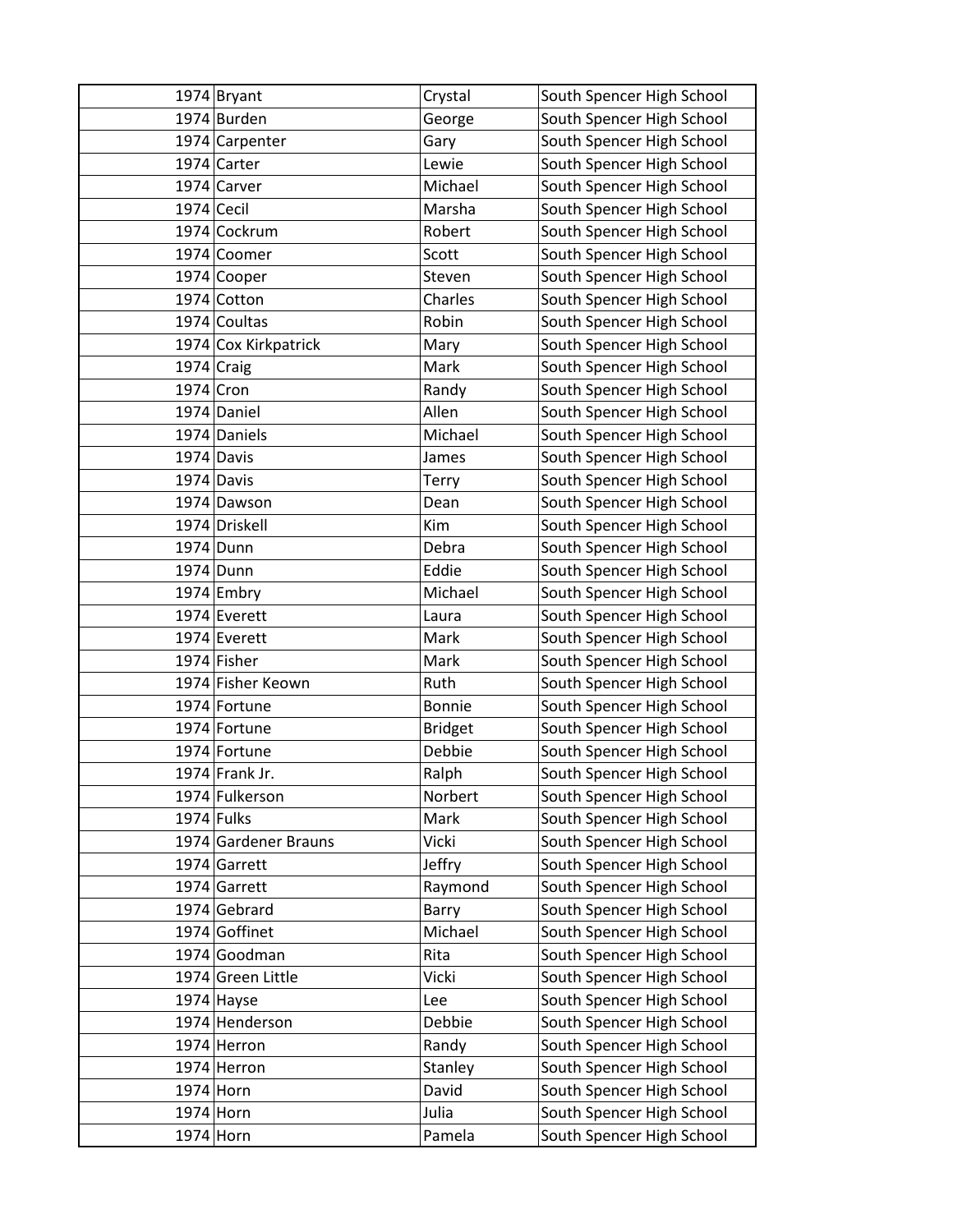|              | 1974 Hughes                | Carol           | South Spencer High School                              |
|--------------|----------------------------|-----------------|--------------------------------------------------------|
| 1974 Ice     |                            | Sheldona        | South Spencer High School                              |
|              | 1974 Jackson               | Phillip         | South Spencer High School                              |
|              | 1974 Johnson               | Scott           | South Spencer High School                              |
|              | $1974$ Jones               | Rhonda          | South Spencer High School                              |
|              | $1974$ Jones               | Veronica        | South Spencer High School                              |
|              | 1974 Kincaid               | Danny           | South Spencer High School                              |
|              | 1974 Kirchgessner          | Dorothy         | South Spencer High School                              |
|              | 1974 Langdon               | John            | South Spencer High School                              |
|              | 1974 Lashley               | Janet           | South Spencer High School                              |
|              | 1974 Lashley               | Joseph          | South Spencer High School                              |
|              | 1974 Lashley Winkler       | Janey           | South Spencer High School                              |
|              | 1974 Lathery               | John            | South Spencer High School                              |
|              | 1974 Lehr Burden           | Kathryn         | South Spencer High School                              |
|              | 1974 Leistner              | Terry           | South Spencer High School                              |
|              | 1974 Lindsey               | Jonathan        | South Spencer High School                              |
|              | 1974 Lindsey               | Susan           | South Spencer High School                              |
|              | $1974$ Lloyd               | <b>Brenda</b>   | South Spencer High School                              |
|              | $1974$ Lloyd               | Rickie          | South Spencer High School                              |
|              | $1974$ Lynch               | Stanley         | South Spencer High School                              |
|              | 1974 Magill                | Leigh           | South Spencer High School                              |
|              | 1974 Magill                | Mark            | South Spencer High School                              |
|              | 1974 Marksberry            | Peggy           | South Spencer High School                              |
|              | 1974 Masterson             | Karren          | South Spencer High School                              |
|              | $1974$ Mayo                | Jeff            | South Spencer High School                              |
|              | 1974 McCoy                 | Anthony         | South Spencer High School                              |
|              | $1974$ McCoy               | Janelia         | South Spencer High School                              |
|              | 1974 McDonald              | Diana           | South Spencer High School                              |
|              | 1974 Milligan              | Christina       | South Spencer High School                              |
|              | 1974 Moss                  | Sherry          | South Spencer High School                              |
| 1974 Neal    |                            | Cynthia         | South Spencer High School                              |
| $1974$ Neal  |                            | Jacqueline      | South Spencer High School                              |
|              | 1974 Nichols               | Michael         | South Spencer High School                              |
|              | 1974 Nix Driskell          | Donna           | South Spencer High School                              |
|              | 1974 Nunn                  | Charles         | South Spencer High School                              |
|              | 1974 Nunn                  | Pat             | South Spencer High School                              |
|              | 1974 O'Risky               | Kathy           | South Spencer High School                              |
|              | 1974 Parker Breach         | Teresa (Tracy)  | South Spencer High School                              |
|              | 1974 Partridge             | Lynn<br>Cynthia | South Spencer High School                              |
|              | $1974$ Payne<br>1974 Perry | Robert          | South Spencer High School<br>South Spencer High School |
|              | 1974 Poole                 | Carl            | South Spencer High School                              |
| $1974$ Price |                            | Debra           | South Spencer High School                              |
|              | 1974 Purcell               | Allen           | South Spencer High School                              |
| $1974$ Ray   |                            | Robert          | South Spencer High School                              |
|              | 1974 Richardson            | William         | South Spencer High School                              |
|              | $1974$ Ruark               |                 |                                                        |
|              |                            | Terry           | South Spencer High School                              |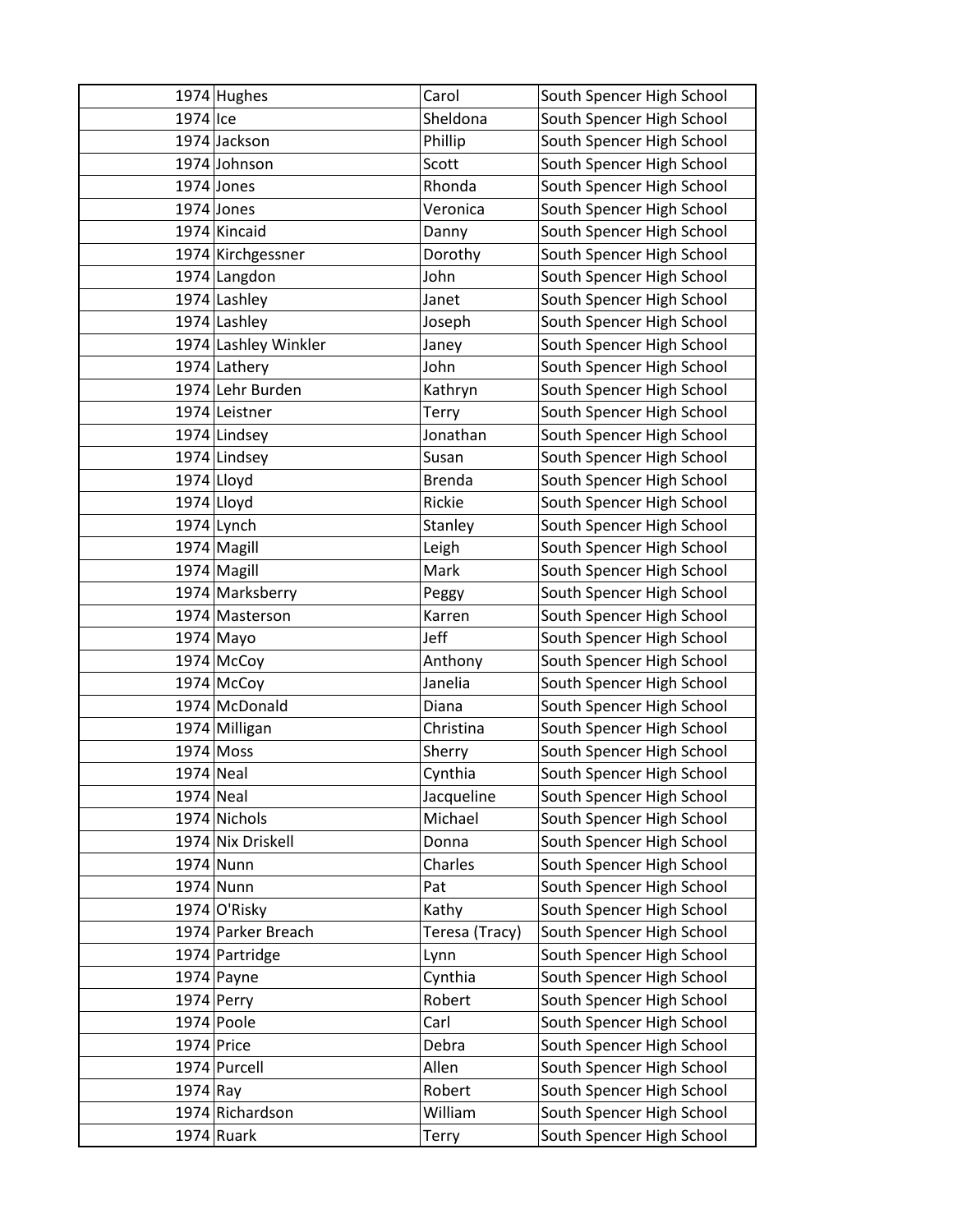|              | 1974 Rudisill         | Krinda          | South Spencer High School |
|--------------|-----------------------|-----------------|---------------------------|
|              | 1974 Sampsel          | John            | South Spencer High School |
|              | 1974 Saucerman        | Alicia          | South Spencer High School |
|              | 1974 Sauter           | Joel            | South Spencer High School |
|              | 1974 Schaefer         | Jenny           | South Spencer High School |
|              | 1974 Schaefer         | Pamela          | South Spencer High School |
|              | 1974 Schmidt          | Paul            | South Spencer High School |
|              | 1974 Schumacher       | <b>Bradford</b> | South Spencer High School |
| $1974$ Seay  |                       | Mason           | South Spencer High School |
|              | 1974 Shourds          | Michele         | South Spencer High School |
|              | 1974 Shrout           | Steve           | South Spencer High School |
|              | 1974 Smith            | Kelly           | South Spencer High School |
|              | 1974 Smith            | Timothy         | South Spencer High School |
|              | 1974 Spencer          | Rebecca         | South Spencer High School |
|              | 1974 Stevenson        | Sally           | South Spencer High School |
|              | 1974 Sweat            | Karen           | South Spencer High School |
| $1974$ Titus |                       | Charles         | South Spencer High School |
|              | $1974$ Titus          | Richard         | South Spencer High School |
|              | 1974 Underhill        | Monica          | South Spencer High School |
|              | $1974$ Vogel          | Jeff            | South Spencer High School |
|              | 1974 Wahl             | Donna           | South Spencer High School |
|              | 1974 Wathen           | Angela          | South Spencer High School |
|              | 1974 Watterson        | Michael         | South Spencer High School |
|              | 1974 Weatherholt      | <b>Bruce</b>    | South Spencer High School |
|              | 1974 Weatherholt      | Kenny           | South Spencer High School |
|              | $1974$ Webb           | Michael         | South Spencer High School |
|              | $1974$ Wells          | Howard          | South Spencer High School |
|              | 1974 Wetzel           | James           | South Spencer High School |
|              | 1974 Wilhelmus Haines | Rose            | South Spencer High School |
|              | 1974 Wilhite          | Deborah         | South Spencer High School |
|              | 1974 Wilkinson        | Mary            | South Spencer High School |
|              | 1974 Wilkinson        | <b>Thomas</b>   | South Spencer High School |
|              | 1974 Williams         | <b>Barbara</b>  | South Spencer High School |
|              | 1974 Winkler          | Jacqueline      | South Spencer High School |
|              | 1974 Wirthwein        | Donna           | South Spencer High School |
|              | 1974 Yeager           | Clifford        | South Spencer High School |
|              | 1974 Yelland          | David           | South Spencer High School |
|              | 1974 Young            | Vickie          | South Spencer High School |
|              | $1975$ Adams          | Darryl          | South Spencer High School |
|              | $1975$ Alvey          | <b>Beverly</b>  | South Spencer High School |
|              | 1975 Anderson Cone    | Marilyn         | South Spencer High School |
|              | 1975 Arterberry       | Jackie          | South Spencer High School |
|              | 1975 Arterberry Key   | Jolene          | South Spencer High School |
|              | 1975 Bailey           | Gale            | South Spencer High School |
|              | 1975 Barcley          | Hugh            | South Spencer High School |
|              | 1975 Barker           | Lyndolyn        | South Spencer High School |
|              | 1975 Bartlett         | Margarette      | South Spencer High School |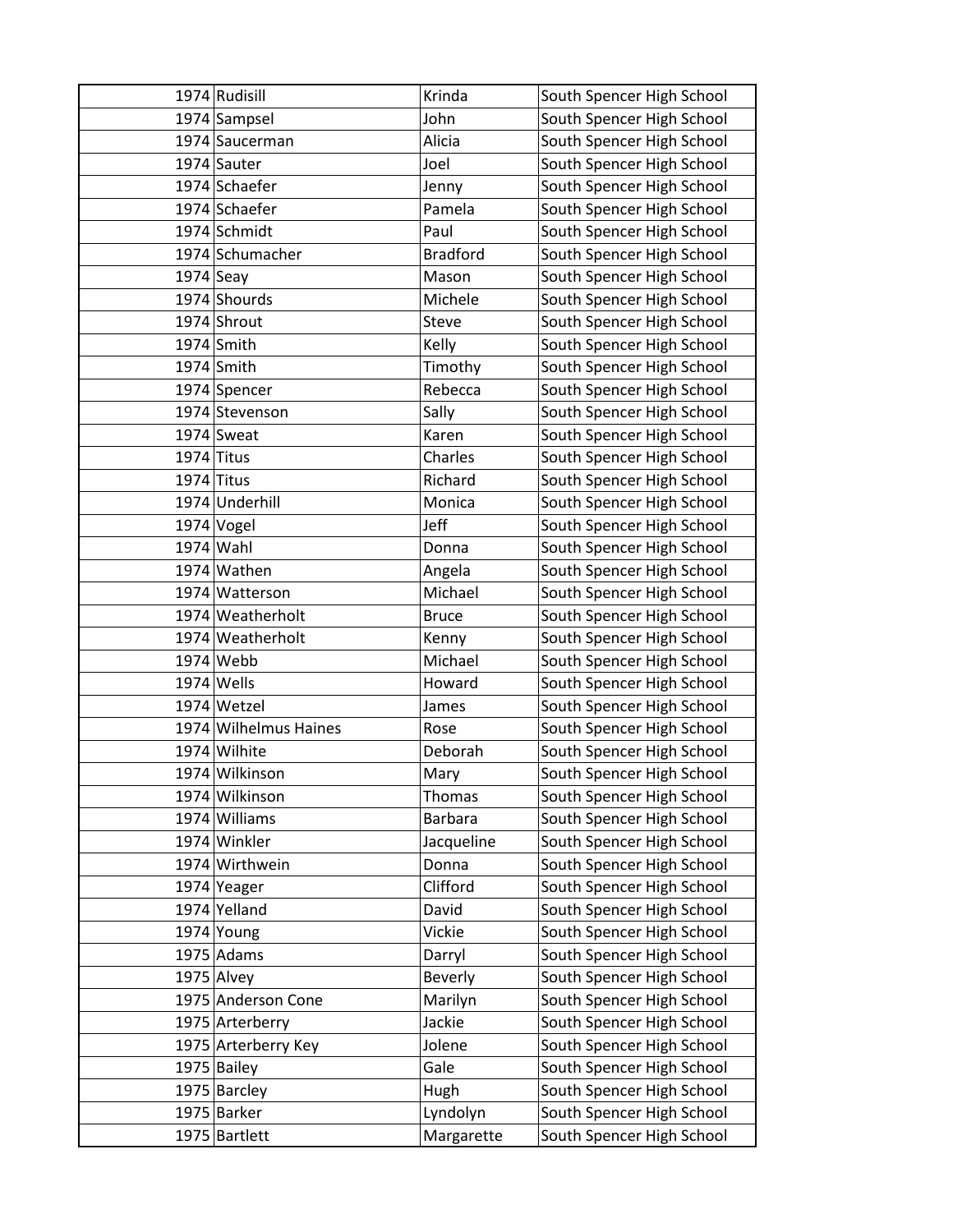|              | $1975$ Bates        | Myra          | South Spencer High School |
|--------------|---------------------|---------------|---------------------------|
|              | 1975 Beatty         | Molly         | South Spencer High School |
|              | $1975$ Biggs        | Mark          | South Spencer High School |
| 1975 Blair   |                     | Genna         | South Spencer High School |
|              | 1975 Blythe         | Phillip       | South Spencer High School |
| $1975 $ Boop |                     | George        | South Spencer High School |
|              | 1975 Bowman         | Helen         | South Spencer High School |
| $1975$ Boyd  |                     | Kathy         | South Spencer High School |
|              | 1975 Boyles         | Cynthia       | South Spencer High School |
|              | $1975$ Bretz        | Johnny        | South Spencer High School |
|              | 1975 Bryant         | Deborah       | South Spencer High School |
|              | 1975 Bullington     | Jeffrey       | South Spencer High School |
|              | 1975 Bunner         | Debra         | South Spencer High School |
|              | 1975 Bunner         | Mark          | South Spencer High School |
|              | 1975 Burden         | Jeffrey       | South Spencer High School |
|              | 1975 Cameron Jr.    | John          | South Spencer High School |
|              | 1975 Carter         | Terena        | South Spencer High School |
|              | 1975 Clark          | Debra         | South Spencer High School |
|              | 1975 Collins Jr.    | Robert        | South Spencer High School |
|              | 1975 Cotton         | Carol         | South Spencer High School |
|              | 1975 Crawford       | Wayne         | South Spencer High School |
| 1975 Cron    |                     | Katherine     | South Spencer High School |
| 1975 Cron    |                     | Rhonda        | South Spencer High School |
|              | 1975 Daniel         | Jerry         | South Spencer High School |
|              | 1975 Dawson         | Pat           | South Spencer High School |
|              | 1975 Deeg           | Pamela        | South Spencer High School |
|              | 1975 Dillon         | Ronald        | South Spencer High School |
|              | 1975 Doerner        | Donald        | South Spencer High School |
|              | 1975 Dossett        | Steven        | South Spencer High School |
|              | 1975 Dowland        | Dawn          | South Spencer High School |
|              | 1975 Enlow Pieterse | Marjorie      | South Spencer High School |
|              | 1975 Fisher         | Patrick       | South Spencer High School |
|              | 1975 Fortune        | Jeffery       | South Spencer High School |
| 1975 Fulks   |                     | Nancy         | South Spencer High School |
|              | 1975 Goodwin        | Judy          | South Spencer High School |
|              | 1975 Grimes         | Rosa          | South Spencer High School |
|              | 1975 Haines         | Dennis        | South Spencer High School |
|              | 1975 Hancock        | William       | South Spencer High School |
|              | 1975 Hargis II      | Joe           | South Spencer High School |
|              | 1975 Harlen         | Larry         | South Spencer High School |
|              | 1975 Harris         | <b>Brenda</b> | South Spencer High School |
|              | $1975$ Hasty        | Glenn         | South Spencer High School |
| 1975 Hay     |                     | Donna         | South Spencer High School |
|              | 1975 Hayford        | Timothy       | South Spencer High School |
|              | 1975 Hodges         | Melinda       | South Spencer High School |
|              | 1975 Holland        | Jeffrey       | South Spencer High School |
|              | 1975 Hoofer         | Bryan         | South Spencer High School |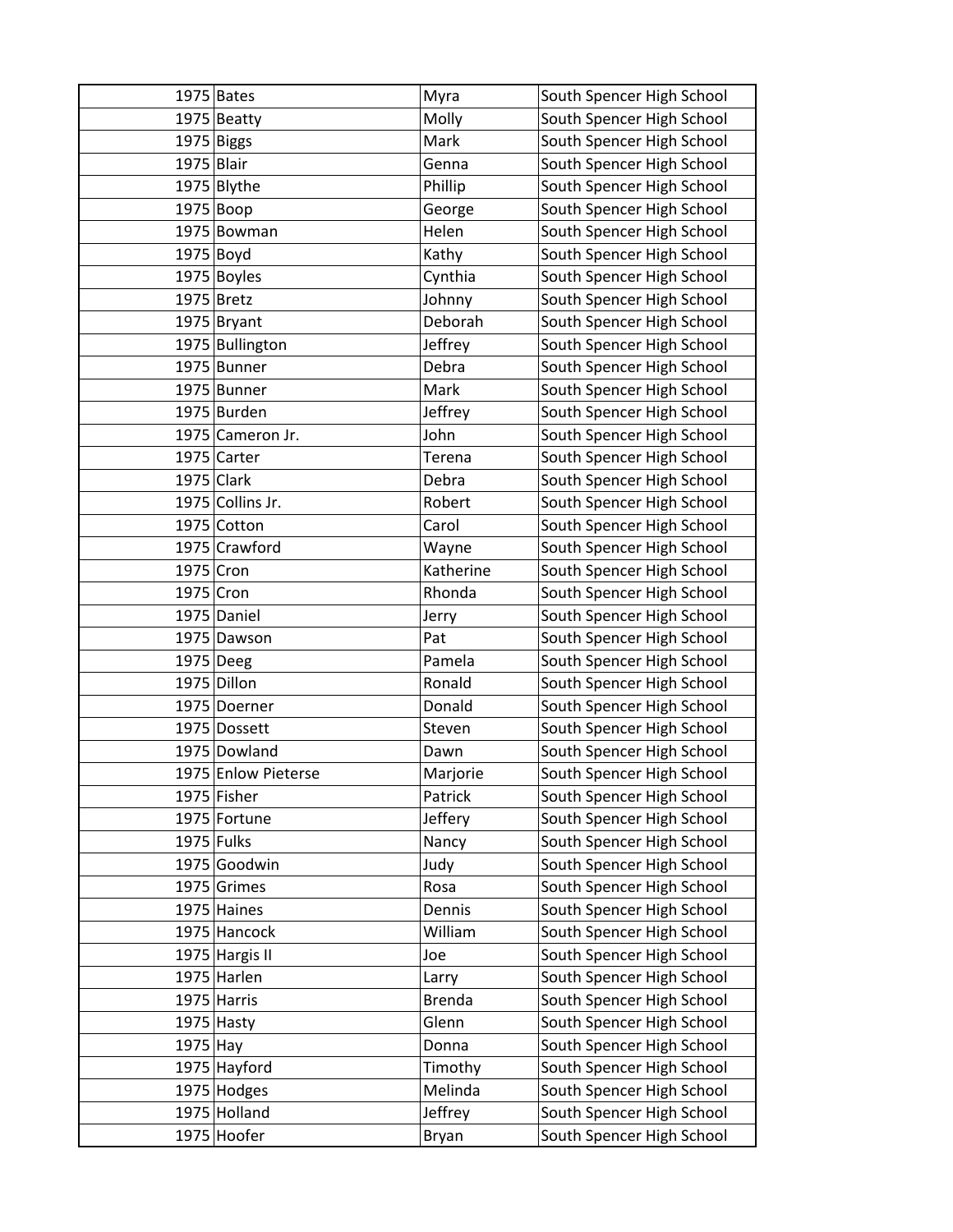| 1975 Horn    |                                       | Kevin            | South Spencer High School                              |
|--------------|---------------------------------------|------------------|--------------------------------------------------------|
|              | 1975 Houle                            | Robert           | South Spencer High School                              |
| 1975 Huff    |                                       | Debra            | South Spencer High School                              |
|              | 1975 Hunter                           | Sharon           | South Spencer High School                              |
|              | 1975 Hurley                           | Ricky            | South Spencer High School                              |
|              | $1975$ Janes                          | Jack             | South Spencer High School                              |
|              | 1975 Johnson                          | Eileen           | South Spencer High School                              |
|              | 1975 Johnson                          | Robert           | South Spencer High School                              |
|              | 1975 Johnson Vlink                    | Gayle            | South Spencer High School                              |
| $1975$ Jolly |                                       | Steven           | South Spencer High School                              |
|              | 1975 Kallbrier                        | Sherri           | South Spencer High School                              |
|              | 1975 Kitchen                          | John             | South Spencer High School                              |
|              | 1975 Lashley                          | Teresa           | South Spencer High School                              |
|              | 1975 Lathery                          | Phyllis          | South Spencer High School                              |
| 1975 Lehr    |                                       | Paul             | South Spencer High School                              |
|              | 1975 Lester                           | Keith            | South Spencer High School                              |
|              | 1975 Lillpop                          | Roger            | South Spencer High School                              |
|              | 1975 Lindsey                          | Robert           | South Spencer High School                              |
|              | 1975 Lindsey                          | Sheri            | South Spencer High School                              |
|              | 1975 Lindsey                          | Valerie          | South Spencer High School                              |
|              | $1975$ Lloyd                          | <b>Dickie</b>    | South Spencer High School                              |
|              | 1975 Magill                           | Pamela           | South Spencer High School                              |
|              | 1975 Martin                           | Timothy          | South Spencer High School                              |
|              | 1975 Matthews                         | Douglas          | South Spencer High School                              |
|              | 1975 McDowell                         | John             | South Spencer High School                              |
|              | 1975 Meyer                            | Donna            | South Spencer High School                              |
|              | 1975 Middleton                        | Christopher      | South Spencer High School                              |
|              | 1975 Middleton                        | Gregory          | South Spencer High School                              |
|              | 1975 Miller                           | Dan              | South Spencer High School                              |
|              | 1975 Monar                            | Maralee          | South Spencer High School                              |
|              | 1975 Montgomery                       | Mark             | South Spencer High School                              |
|              | 1975 Morgan                           | Mickey           | South Spencer High School                              |
|              | 1975 Morris                           | Susan            | South Spencer High School                              |
|              | 1975 Morton                           | <b>Brenda</b>    | South Spencer High School                              |
|              | 1975 Myers                            | Pamela           | South Spencer High School                              |
| 1975 Neal    |                                       | Steven           | South Spencer High School                              |
|              | 1975 Parsley Jr.                      | Reid             | South Spencer High School                              |
|              | 1975 Patterson                        | Cheryl           | South Spencer High School                              |
|              | 1975 Patterson Harris<br>$1975$ Payne | Judith<br>Daniel | South Spencer High School<br>South Spencer High School |
|              | $1975$ Perry                          | Julia            | South Spencer High School                              |
|              | 1975 Pickerill                        | Kenneth          | South Spencer High School                              |
|              | 1975 Pounds                           | Leon             | South Spencer High School                              |
|              | 1975 Pounds                           | <b>Tracy</b>     | South Spencer High School                              |
|              | 1975 Roberts Bruggenschmidt           | Charlynn         | South Spencer High School                              |
|              | 1975 Rogers                           | <b>Brenda</b>    | South Spencer High School                              |
| 1975 Roth    |                                       | Robert           | South Spencer High School                              |
|              |                                       |                  |                                                        |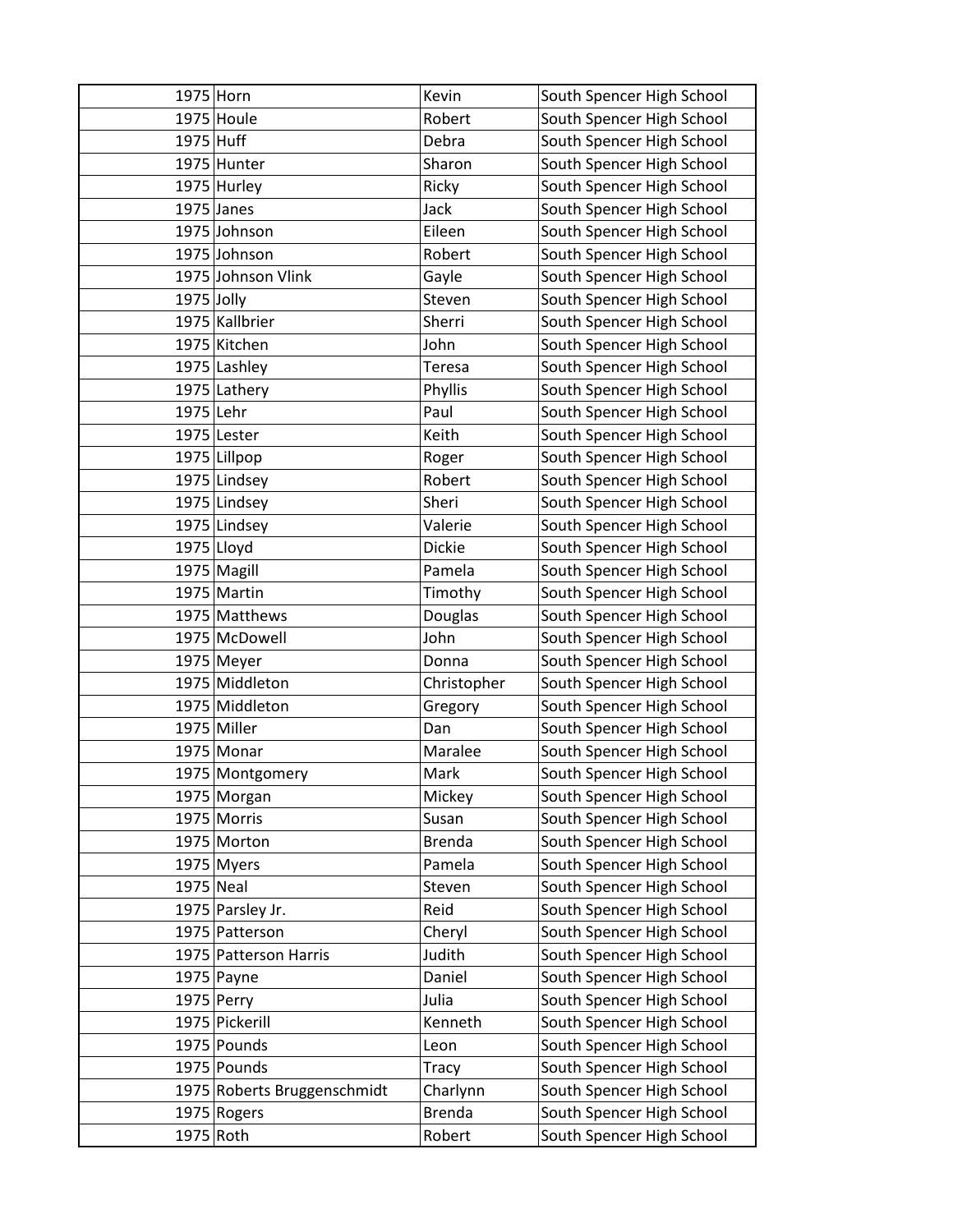|            | 1975 Schaefer          | Randy      | South Spencer High School |
|------------|------------------------|------------|---------------------------|
|            | 1975 Schulte           | Paul       | South Spencer High School |
|            | 1975 Shirel            | Mary       | South Spencer High School |
|            | 1975 Sigler            | Julia      | South Spencer High School |
|            | 1975 Skaggs            | Janet      | South Spencer High School |
|            | $1975$ Smith           | Gary       | South Spencer High School |
|            | 1975 Smith             | Joyce      | South Spencer High School |
|            | 1975 Snyder            | Jane       | South Spencer High School |
|            | 1975 Spaetti           | Jean       | South Spencer High School |
|            | 1975 Stephens          | Andrew     | South Spencer High School |
|            | 1975 Stuteville        | Jeffrey    | South Spencer High School |
|            | 1975 Talbott           | Max        | South Spencer High School |
|            | 1975 Talentino Daniels | Mary       | South Spencer High School |
|            | 1975 Thompson          | Connie     | South Spencer High School |
|            | 1975 Thompson Wetzel   | Karen      | South Spencer High School |
|            | 1975 Todd              | Kent       | South Spencer High School |
|            | 1975 Walker            | Anita      | South Spencer High School |
|            | 1975 Wangler           | Debra      | South Spencer High School |
|            | 1975 Weatherholt       | Angela     | South Spencer High School |
|            | 1975 Weatherholt       | Jeri       | South Spencer High School |
|            | 1975 Weatherholt       | Lee        | South Spencer High School |
|            | 1975 Weatherholt       | Parvin     | South Spencer High School |
|            | 1975 Weinbach          | Wesley     | South Spencer High School |
|            | 1975 Wilsbacher        | Patricia   | South Spencer High School |
|            | 1975 Wilson            | Jeffery    | South Spencer High School |
|            | 1975 Winkler           | Larry      | South Spencer High School |
|            | 1975 Young             | Wesley     | South Spencer High School |
|            | $1976$ Adams           | Dale       | South Spencer High School |
|            | 1976 Adams             | Rhonda     | South Spencer High School |
|            | 1976 Adkisson          | Gary       | South Spencer High School |
|            | 1976 Arnold            | Pamela     | South Spencer High School |
|            | 1976 Atchison          | Bernadette | South Spencer High School |
|            | 1976 Atkinson          | Gretchen   | South Spencer High School |
| 1976 Ayer  |                        | Rebecca    | South Spencer High School |
|            | $1976$ Banks           | Leslie     | South Spencer High School |
|            | 1976 Barfelz           | Max        | South Spencer High School |
|            | 1976 Baughn            | Gary       | South Spencer High School |
|            | 1976 Beasley           | Carl       | South Spencer High School |
|            | 1976 Beasley           | John       | South Spencer High School |
|            | 1976 Beeler            | Wayne      | South Spencer High School |
| 1976 Blair |                        | Timothy    | South Spencer High School |
|            | 1976 Bohenkamper Small | Tammy      | South Spencer High School |
|            | $1976 $ Boop           | Rachelle   | South Spencer High School |
|            | 1976 Brauns Freeman    | Connie     | South Spencer High School |
|            | 1976 Brown             | Rebecca    | South Spencer High School |
|            | 1976 Bullock           | Maletta    | South Spencer High School |
|            | 1976 Bulter            | Debra      | South Spencer High School |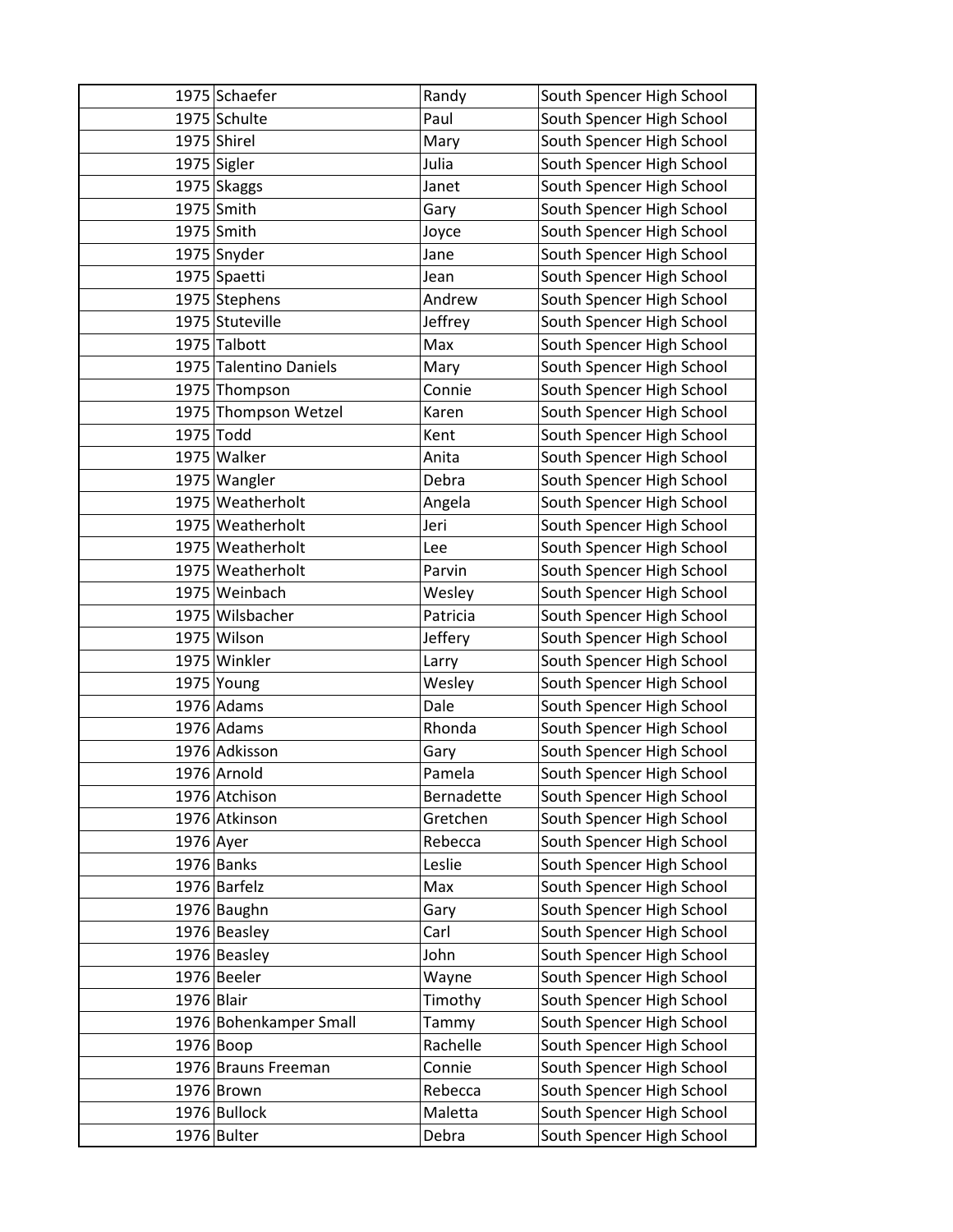|             | 1976 Bunner                 | William            | South Spencer High School                              |
|-------------|-----------------------------|--------------------|--------------------------------------------------------|
|             | 1976 Burroughs              | Gary               | South Spencer High School                              |
|             | 1976 Burrows                | Lana               | South Spencer High School                              |
|             | 1976 Calhoun Hopkins        | Jenny              | South Spencer High School                              |
|             | 1976 Carter                 | Deborah            | South Spencer High School                              |
|             | 1976 Clark                  | Anthony            | South Spencer High School                              |
|             | $1976$ Clark                | Victoria           | South Spencer High School                              |
|             | 1976 Cockrum                | James              | South Spencer High School                              |
|             | 1976 Coomer                 | Pamela             | South Spencer High School                              |
|             | 1976 Cotton                 | Joseph             | South Spencer High School                              |
| $1976$ Cox  |                             | Max                | South Spencer High School                              |
|             | 1976 Crawford               | Mary               | South Spencer High School                              |
|             | 1976 Cross                  | Duane              | South Spencer High School                              |
|             | 1976 Daniel                 | Larry              | South Spencer High School                              |
|             | 1976 Decker                 | Roger              | South Spencer High School                              |
|             | 1976 Dowell                 | Rober              | South Spencer High School                              |
|             | 1976 Embry                  | Randall            | South Spencer High School                              |
|             | 1976 Fulks                  | Randy              | South Spencer High School                              |
|             | 1976 Garrett                | Randall            | South Spencer High School                              |
|             | 1976 Garrett, Jr.           | Ernie              | South Spencer High School                              |
| 1976 Gill   |                             | Sarita             | South Spencer High School                              |
|             | 1976 Goins                  | Franklin           | South Spencer High School                              |
|             | 1976 Gottman                | Marilyn            | South Spencer High School                              |
|             | $1976$ Haaff                | Terri              | South Spencer High School                              |
|             | 1976 Hagan                  | Bobby              | South Spencer High School                              |
| 1976 Hall   |                             | Ronnie             | South Spencer High School                              |
|             | 1976 Hamilton               | Phyllis            | South Spencer High School                              |
|             | 1976 Harrison               | Carolyn            | South Spencer High School                              |
|             | $1976$ Hasty                | Kenneth            | South Spencer High School                              |
|             | $1976$ Hayse                | Marlin             | South Spencer High School                              |
|             | 1976 Hayse                  | Ricky              | South Spencer High School                              |
|             | 1976 Herron                 | Ricky              | South Spencer High School                              |
| $1976$ Hess |                             | Doug               | South Spencer High School                              |
|             | 1976 Hornback               | Terry              | South Spencer High School                              |
|             | 1976 Howell                 | Rondal             | South Spencer High School                              |
|             | 1976 Hughes                 | Beverly            | South Spencer High School                              |
|             | 1976 Hughes                 | Norman             | South Spencer High School                              |
|             | 1976 Jackson                | Dennis             | South Spencer High School                              |
|             | 1976 Jessee                 | <b>Brent</b>       | South Spencer High School                              |
|             | $1976$ Jones                | Connie             | South Spencer High School                              |
|             | $1976$ Jones                | Judie<br>Vicki     | South Spencer High School                              |
|             | $1976$ Jones                | Jacqueline         | South Spencer High School<br>South Spencer High School |
|             | 1976 Jordan<br>$1976$ Kamuf |                    |                                                        |
|             |                             | Margaret<br>Marcia | South Spencer High School                              |
|             | 1976 Kirchgessner Monar     |                    | South Spencer High School                              |
|             | 1976 Langdon                | Linda              | South Spencer High School                              |
|             | $1976$ Lauer                | Daniel             | South Spencer High School                              |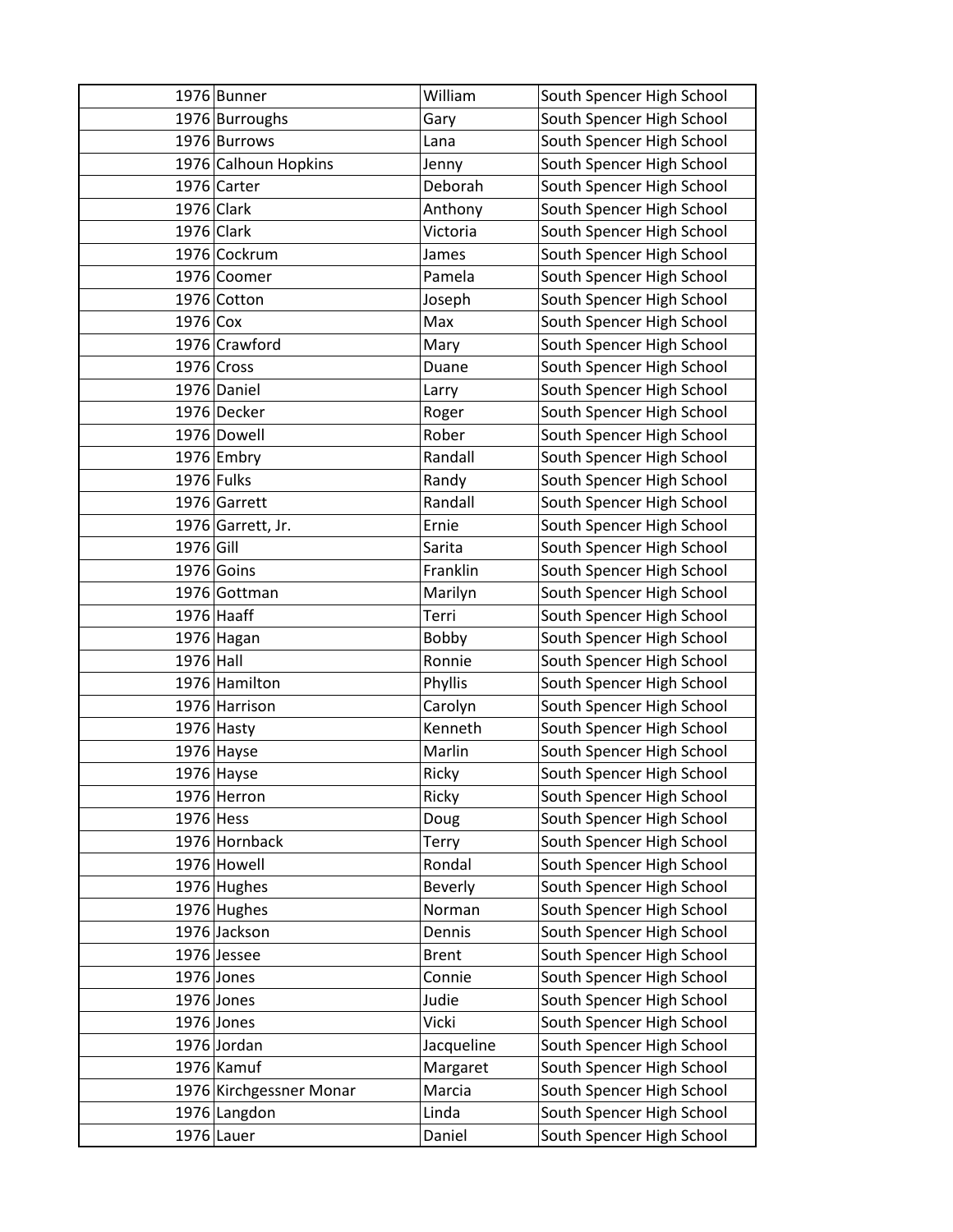|            | 1976 Lindsey       | Cheryl       | South Spencer High School |
|------------|--------------------|--------------|---------------------------|
|            | 1976 Lindsey       | James        | South Spencer High School |
|            | 1976 Lindsey       | Sharon       | South Spencer High School |
|            | 1976 Lockridge     | Debra        | South Spencer High School |
|            | 1976 Matthews      | Η.           | South Spencer High School |
|            | 1976 McCarty       | Carolyn      | South Spencer High School |
|            | 1976 McDonald      | Sharon       | South Spencer High School |
|            | 1976 Miller        | Daniel       | South Spencer High School |
|            | 1976 Miller        | Stephen      | South Spencer High School |
|            | 1976 Mitchell      | Gilber       | South Spencer High School |
|            | 1976 Myers         | Donna        | South Spencer High School |
|            | 1976 Nelson        | John         | South Spencer High School |
|            | 1976 Parsley       | Louis        | South Spencer High School |
|            | 1976 Partridge     | Rose         | South Spencer High School |
|            | 1976 Payne         | Eddie        | South Spencer High School |
|            | $1976$ Payne       | Jeffrey      | South Spencer High School |
|            | $1976$ Payne       | Kathy        | South Spencer High School |
|            | 1976 Perry         | Deborah      | South Spencer High School |
|            | 1976 Pickerill     | Susan        | South Spencer High School |
|            | 1976 Poole         | Nancy        | South Spencer High School |
| 1976 Price |                    | Denise       | South Spencer High School |
|            | 1976 Raider        | Dennis       | South Spencer High School |
|            | 1976 Reynolds      | Mark         | South Spencer High School |
|            | 1976 Richard       | <b>Betty</b> | South Spencer High School |
| 1976 Roth  |                    | Franklin     | South Spencer High School |
|            | 1976 Samuels       | Mark         | South Spencer High School |
|            | 1976 Sauter        | Jen          | South Spencer High School |
|            | 1976 Scamahorn     | Ellen        | South Spencer High School |
|            | 1976 Schumacher    | Kyle         | South Spencer High School |
|            | 1976 Schumacher    | Leisa        | South Spencer High School |
|            | 1976 Sebree        | Donald       | South Spencer High School |
|            | 1976 Seiler        | John         | South Spencer High School |
|            | 1976 Shirel Cotton | Bobbi        | South Spencer High School |
|            | 1976 Shourds       | Candace      | South Spencer High School |
|            | 1976 Simpson       | Terri        | South Spencer High School |
|            | 1976 Spencer       | Thomas       | South Spencer High School |
|            | 1976 Stallings     | Daniel       | South Spencer High School |
|            | 1976 Stewart       | Cheryl       | South Spencer High School |
|            | 1976 Taylor        | Gladys       | South Spencer High School |
|            | $1976$ Tharp       | Dean         | South Spencer High School |
|            | 1976 Thomason      | Jerri        | South Spencer High School |
|            | 1976 Thompson      | Marsha       | South Spencer High School |
|            | 1976 Vogel         | Jennifer     | South Spencer High School |
|            | 1976 Walker        | Matt         | South Spencer High School |
|            | 1976 Wargel        | Donna        | South Spencer High School |
|            | 1976 Wathen        | Philip       | South Spencer High School |
|            | 1976 Weatherholt   | Morris       | South Spencer High School |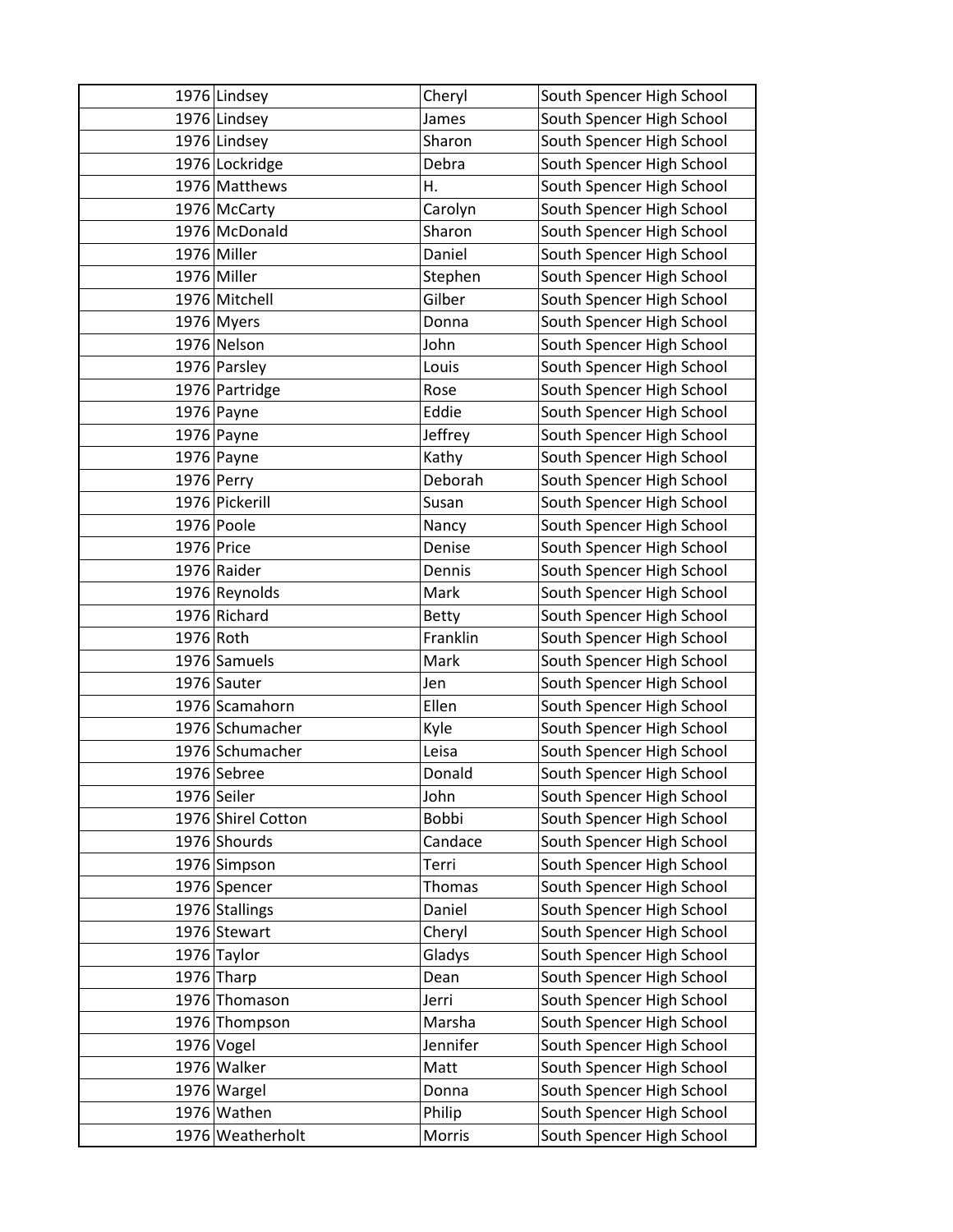|              | 1976 West                | Paul         | South Spencer High School |
|--------------|--------------------------|--------------|---------------------------|
|              | 1976 Wilhite             | Donna        | South Spencer High School |
|              | 1976 Wilkinson           | Rita         | South Spencer High School |
|              | 1976 Wirthwein           | Maria        | South Spencer High School |
|              | 1976 Young               | Phillip      | South Spencer High School |
|              | 1977 Aders               | Stephen      | South Spencer High School |
| $1977$ Ayer  |                          | Deaira       | South Spencer High School |
|              | $1977$ Banks             | <b>Brett</b> | South Spencer High School |
|              | 1977 Basham              | Vernon       | South Spencer High School |
|              | 1977 Basham              | Wayne        | South Spencer High School |
|              | 1977 Baughn              | Mike         | South Spencer High School |
|              | 1977 Beeler              | Michael      | South Spencer High School |
| 1977 Blair   |                          | Edgar        | South Spencer High School |
| $1977$ Blair |                          | Larry        | South Spencer High School |
|              | 1977 Blythe              | Susan        | South Spencer High School |
|              | 1977 Bolen               | David        | South Spencer High School |
|              | 1977 Boultinghouse Bunch | Nadine       | South Spencer High School |
|              | 1977 Bowlds              | Donna        | South Spencer High School |
|              | 1977 Bowlds              | Karen        | South Spencer High School |
|              | $1977$ Boyd              | Jake         | South Spencer High School |
|              | 1977 Brauns Guinto       | Cathie       | South Spencer High School |
|              | 1977 Brock               | Sheila       | South Spencer High School |
|              | 1977 Brown               | Harold       | South Spencer High School |
|              | 1977 Brown               | Theresa      | South Spencer High School |
|              | 1977 Bruggenschmidt      | Anita        | South Spencer High School |
|              | 1977 Bullington          | Rita         | South Spencer High School |
|              | $1977$ Bunch             | Ira          | South Spencer High School |
| 1977 Burr    |                          | Patricia     | South Spencer High School |
|              | 1977 Carter Tharp        | Rita         | South Spencer High School |
|              | 1977 Childers            | <b>Buddy</b> | South Spencer High School |
|              | 1977 Claise              | Rodger       | South Spencer High School |
|              | 1977 Cline               | Carol        | South Spencer High School |
|              | $1977$ Craig             | Pam          | South Spencer High School |
|              | $1977$ Crane             | Lisa         | South Spencer High School |
| 1977 Cron    |                          | Doug         | South Spencer High School |
|              | 1977 Daming Gehlhausen   | Ramona       | South Spencer High School |
|              | 1977 Daniel              | Mary         | South Spencer High School |
|              | 1977 Daugherty           | Marshall     | South Spencer High School |
|              | 1977 Davis Jeffries      | Cindy        | South Spencer High School |
| 1977 Deal    |                          | Bill         | South Spencer High School |
|              | 1977 Decker              | Kimberle     | South Spencer High School |
|              | $1977$ Deeg              | Lee          | South Spencer High School |
|              | 1977 DeWeese             | Marty        | South Spencer High School |
|              | 1977 DeWeese Hall        | Vickye       | South Spencer High School |
|              | 1977 Dillon              | Darlene      | South Spencer High School |
|              | 1977 Doggett             | Deborah      | South Spencer High School |
|              | 1977 Dooley              | Alan         | South Spencer High School |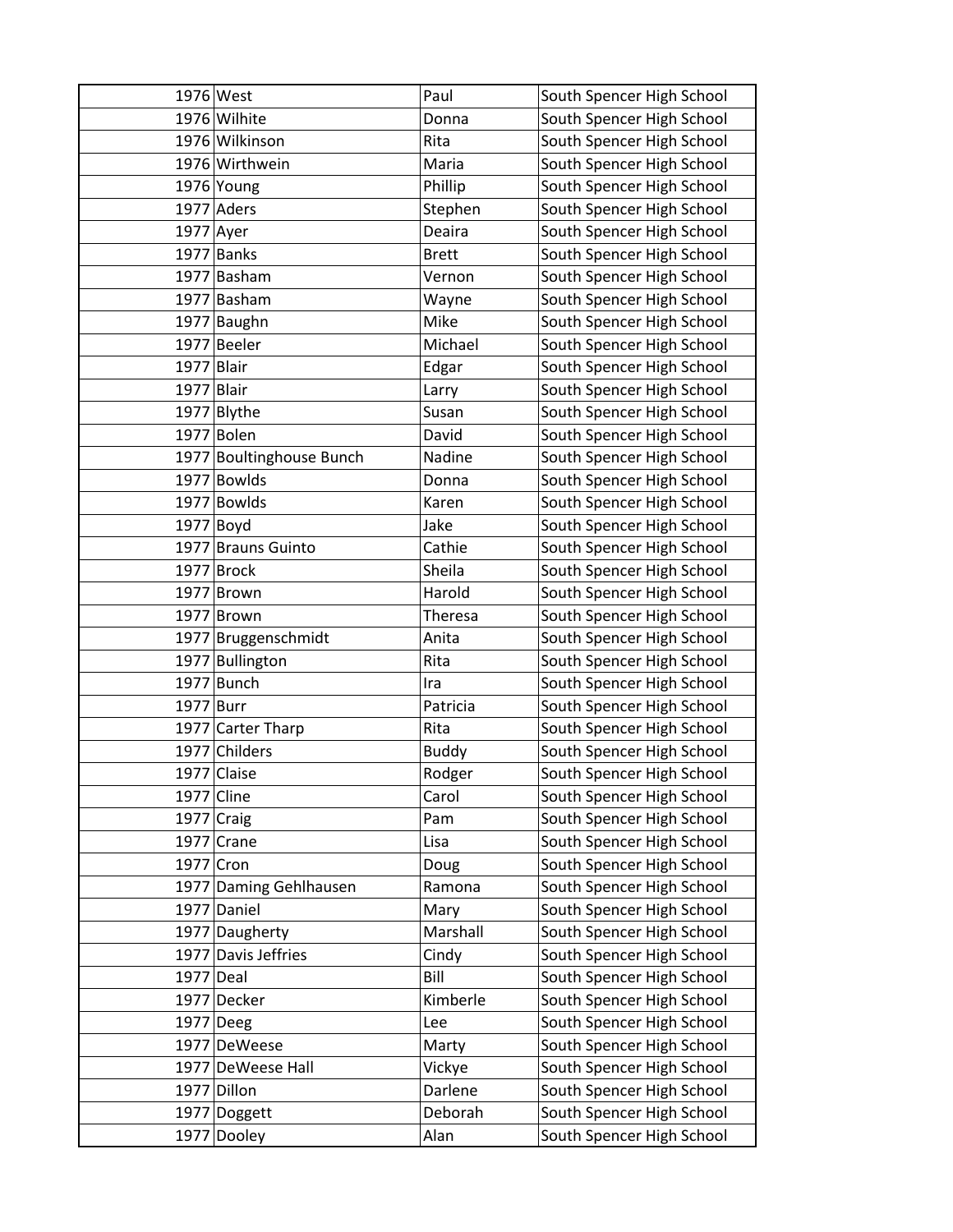|              | 1977 Dowdy           | Starla        | South Spencer High School |
|--------------|----------------------|---------------|---------------------------|
|              | 1977 Downs           | Cindy         | South Spencer High School |
|              | 1977 Driskell        | Krista        | South Spencer High School |
|              | 1977 Dunsworth       | Mike          | South Spencer High School |
|              | 1977 Duvall          | Jeff          | South Spencer High School |
|              | 1977 Duvall          | Ron           | South Spencer High School |
|              | 1977 Dyhouse         | Kevin         | South Spencer High School |
|              | 1977 Fisher          | Max           | South Spencer High School |
|              | 1977 Fisher          | Vickie        | South Spencer High School |
|              | 1977 Fortune         | Susan         | South Spencer High School |
|              | 1977 Fulkerson       | Jeff          | South Spencer High School |
|              | 1977 Fulkerson       | Joe           | South Spencer High School |
|              | 1977 Fulkerson       | Rick          | South Spencer High School |
| 1977 Fulks   |                      | Jayne         | South Spencer High School |
| 1977 Fulks   |                      | Patrick       | South Spencer High School |
| 1977 Geer    |                      | Jeannie       | South Spencer High School |
|              | 1977 Goffinet Caskey | Denise        | South Spencer High School |
|              | 1977 Goldsberry      | Tom           | South Spencer High School |
|              | $1977$ Grant         | Peggy         | South Spencer High School |
|              | 1977 Groves Bunner   | Valerie       | South Spencer High School |
|              | 1977 Gubler          | Clinton       | South Spencer High School |
| $1977$ Hack  |                      | Aubrey        | South Spencer High School |
| $1977$ Hack  |                      | Rickey        | South Spencer High School |
|              | 1977 Hagan           | Ronda         | South Spencer High School |
|              | $1977$ Haley         | <b>Bob</b>    | South Spencer High School |
|              | 1977 Hamilton        | Joyce         | South Spencer High School |
|              | 1977 Hargis          | Jay           | South Spencer High School |
|              | 1977 Hayford         | <b>Tracy</b>  | South Spencer High School |
|              | 1977 Hodges          | <b>Barbie</b> | South Spencer High School |
|              | 1977 Holder          | Vicky         | South Spencer High School |
| 1977 Horn    |                      | Keith         | South Spencer High School |
|              | 1977 Hornback        | Roxanna       | South Spencer High School |
|              | $1977$ Houle         | John          | South Spencer High School |
|              | 1977 Jackson Jr.     | Allen         | South Spencer High School |
| $1977$ Jolly |                      | Steve         | South Spencer High School |
|              | $1977$ Jones         | Carl          | South Spencer High School |
|              | 1977 Jones           | George        | South Spencer High School |
|              | 1977 Kallbrier       | Richard       | South Spencer High School |
|              | 1977 Kemp Mayo       | Kathy         | South Spencer High School |
|              | 1977 Kimmell Cooper  | Karen         | South Spencer High School |
|              | 1977 Kincaid         | Don           | South Spencer High School |
|              | 1977 Kirkpatrick     | David         | South Spencer High School |
|              | 1977 Kitchen         | Terry         | South Spencer High School |
|              | 1977 Lashley         | Hugh          | South Spencer High School |
|              | 1977 Lathery         | Tom           | South Spencer High School |
|              | 1977 Lawrence        | Robert        | South Spencer High School |
|              | 1977 Lester          | Kathy         | South Spencer High School |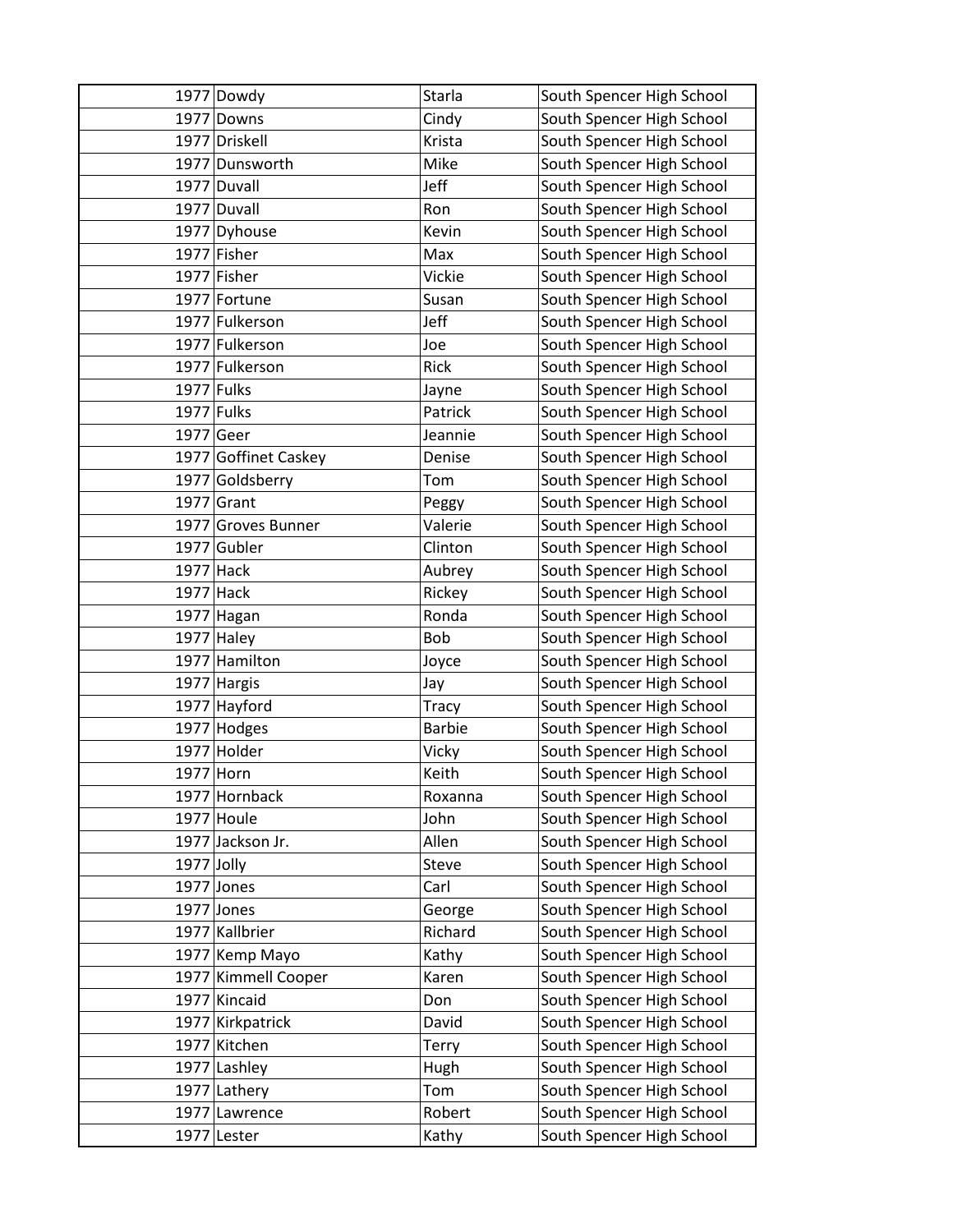|             | 1977 Lester            | Scott           | South Spencer High School |
|-------------|------------------------|-----------------|---------------------------|
|             | 1977 Lillpop           | Allen           | South Spencer High School |
|             | 1977 Lindamood         | Judith          | South Spencer High School |
|             | 1977 Lindsey           | Lorene          | South Spencer High School |
|             | 1977 Lindsey           | Tom             | South Spencer High School |
|             | 1977 Lockridge         | Tammy           | South Spencer High School |
| 1977 Lott   |                        | Robbie          | South Spencer High School |
|             | 1977 Masterson         | Tom             | South Spencer High School |
|             | 1977 Matthews          | David           | South Spencer High School |
|             | 1977 McDowell          | Robert          | South Spencer High School |
|             | $1977$ Meece           | Kevin           | South Spencer High School |
|             | $1977$ Meyer           | Pam             | South Spencer High School |
|             | 1977 Miller            | John            | South Spencer High School |
|             | 1977 Miller            | Susan           | South Spencer High School |
|             | 1977 Mitchell          | Joseph          | South Spencer High School |
|             | $1977$ Monar           | Lee             | South Spencer High School |
|             | 1977 Montgomery        | Mitch           | South Spencer High School |
|             | 1977 Mosely            | Violet          | South Spencer High School |
|             | 1977 Moss Graham       | Cindy           | South Spencer High School |
|             | 1977 Muncie            | Rex             | South Spencer High School |
| 1977 Nix    |                        | Alana           | South Spencer High School |
| 1977 Noe    |                        | Terry           | South Spencer High School |
| 1977 Park   |                        | Darrell         | South Spencer High School |
|             | 1977 Parker            | Paul            | South Spencer High School |
|             | $1977$ Payne           | Deborah         | South Spencer High School |
|             | $1977$ Payne           | Terrence        | South Spencer High School |
|             | 1977 Pierce Kelley     | <b>Tamara</b>   | South Spencer High School |
|             | 1977 Pryor             | Janice          | South Spencer High School |
|             | 1977 Purcell           | <b>Brigitte</b> | South Spencer High School |
| $1977$ Raaf |                        | Laura           | South Spencer High School |
|             | 1977 Reynolds          | Harry           | South Spencer High School |
|             | 1977 Risley            | Judy            | South Spencer High School |
|             | 1977 Roberts           | Stan            | South Spencer High School |
| 1977 Roth   |                        | Tammy           | South Spencer High School |
|             | 1977 Rothwell          | Lezlie          | South Spencer High School |
|             | $1977$ Ruark           | Marcy           | South Spencer High School |
|             | 1977 Rudisill          | Krista          | South Spencer High School |
|             | 1977 Sarver            | Terry           | South Spencer High School |
|             | 1977 Scales            | Barney          | South Spencer High School |
|             | 1977 Scales            | <b>Tamara</b>   | South Spencer High School |
|             | 1977 Scamahorn Garrett | Ann             | South Spencer High School |
|             | 1977 Scherer           | Randy           | South Spencer High School |
|             | 1977 Schwarz           | Ronald          | South Spencer High School |
|             | 1977 Siddons           | William         | South Spencer High School |
|             | 1977 Small             | David           | South Spencer High School |
|             | 1977 Smith             | Mickey          | South Spencer High School |
|             | 1977 Snyder            | Diana           | South Spencer High School |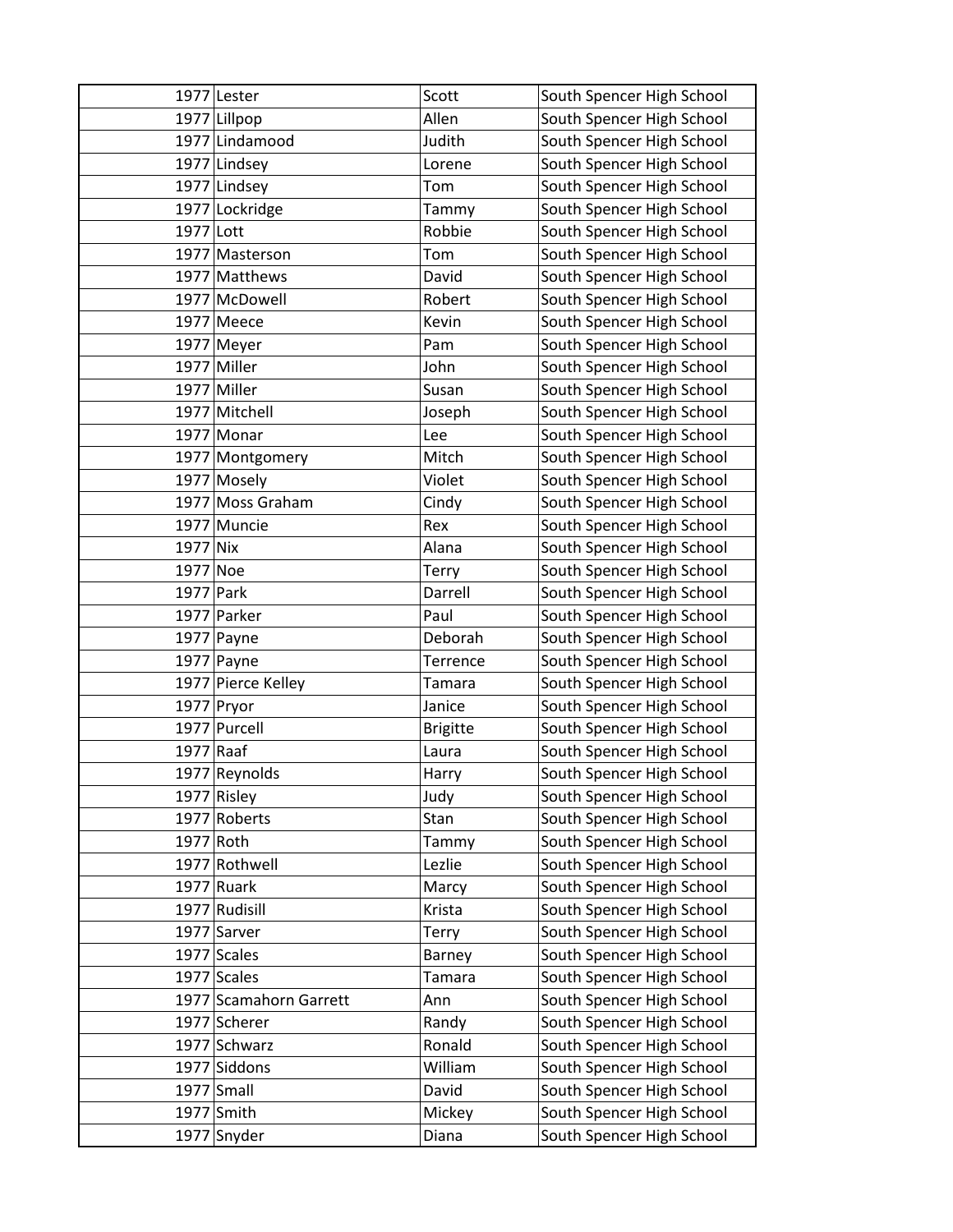|              | 1977 Stallings       | Maria          | South Spencer High School |
|--------------|----------------------|----------------|---------------------------|
|              | 1977 Stephens        | Alan           | South Spencer High School |
|              | 1977 Stephens        | Terry          | South Spencer High School |
|              | 1977 Stewart         | Robert         | South Spencer High School |
|              | 1977 Stuteville      | Joel           | South Spencer High School |
|              | 1977 Taylor          | Charles        | South Spencer High School |
|              | 1977 Thomas          | Ernie          | South Spencer High School |
|              | 1977 Thomas          | Wanda          | South Spencer High School |
|              | 1977 Thompson Boyd   | Pam            | South Spencer High School |
|              | 1977 Turner          | Mike           | South Spencer High School |
|              | 1977 Vaughn          | Tim            | South Spencer High School |
|              | 1977 Ward            | Larry          | South Spencer High School |
|              | $1977$ Weber         | Jerilyn        | South Spencer High School |
|              | 1977 Wetzel          | Mary           | South Spencer High School |
|              | 1977 Whitney         | Tia            | South Spencer High School |
|              | 1977 Wilhelmus Smith | Donna          | South Spencer High School |
|              | 1977 Wilhite         | <b>Teresa</b>  | South Spencer High School |
|              | 1977 Wilkinson       | Carla          | South Spencer High School |
|              | 1977 Wilkinson       | Tammy          | South Spencer High School |
|              | 1977 Wilson          | Wes            | South Spencer High School |
|              | $1978$ Adams         | Terri          | South Spencer High School |
|              | 1978 Aders           | Elizabeth      | South Spencer High School |
| 1978 Allen   |                      | Curtiss        | South Spencer High School |
| $1978$ Ayer  |                      | Rick           | South Spencer High School |
|              | 1978 Badger          | Jeff           | South Spencer High School |
|              | 1978 Barfelz         | Alan           | South Spencer High School |
|              | 1978 Barrett         | Wayne          | South Spencer High School |
|              | 1978 Basham          | <b>Bob</b>     | South Spencer High School |
|              | 1978 Beasley         | Catherine      | South Spencer High School |
|              | 1978 Beckort         | Martha         | South Spencer High School |
|              | 1978 Belcher         | Kedric         | South Spencer High School |
| 1978 Bell    |                      | Gary           | South Spencer High School |
|              | $1978$ Beren         | <b>Barbara</b> | South Spencer High School |
|              | $1978$ Biggs         | Stephen        | South Spencer High School |
|              | 1978 Bilderback      | Terri          | South Spencer High School |
|              | 1978 Bingle          | Randy          | South Spencer High School |
|              | 1978 Bittel          | Pam            | South Spencer High School |
| $1978$ Blair |                      | Anna           | South Spencer High School |
| $1978$ Blair |                      | Carole         | South Spencer High School |
|              | 1978 Blissett        | Kenny          | South Spencer High School |
|              | 1978 Blythe          | Lana           | South Spencer High School |
|              | 1978 Boultinghouse   | Stan           | South Spencer High School |
|              | 1978 Branch          | <b>Brad</b>    | South Spencer High School |
|              | 1978 Bunch           | Dwayne         | South Spencer High School |
|              | 1978 Caskey          | David          | South Spencer High School |
|              | 1978 Chapman         | Mike           | South Spencer High School |
|              | 1978 Collins         | James          | South Spencer High School |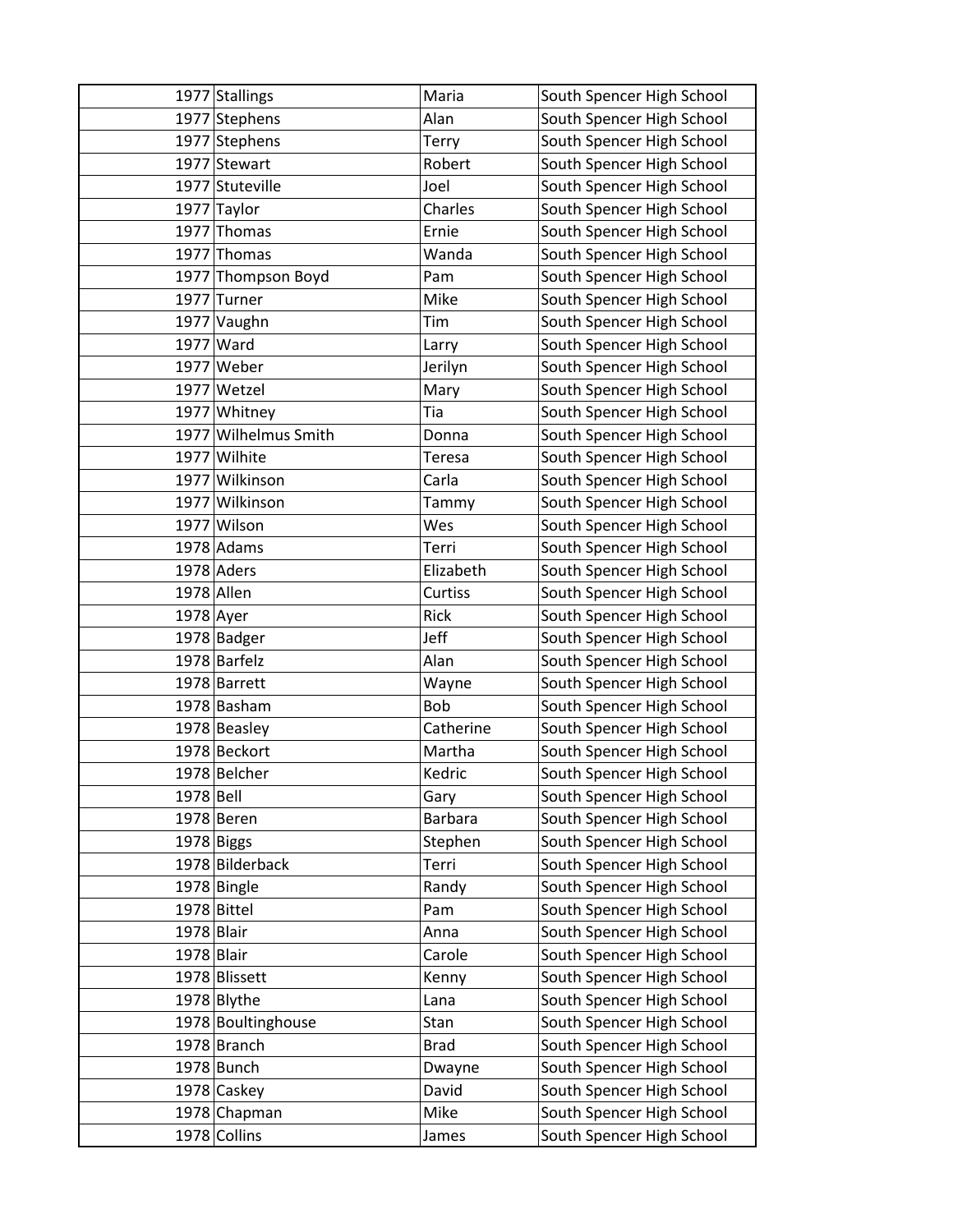|            | 1978 Cotton           | Regina         | South Spencer High School |
|------------|-----------------------|----------------|---------------------------|
|            | 1978 Coultas          | Katrina        | South Spencer High School |
|            | 1978 Cross            | Ron            | South Spencer High School |
|            | 1978 Daniel           | Michael        | South Spencer High School |
|            | 1978 Dilger           | Nona           | South Spencer High School |
|            | 1978 Dohoney          | Lorrie         | South Spencer High School |
|            | 1978 Douglas          | Gilbert        | South Spencer High School |
|            | 1978 Dowell           | Joe            | South Spencer High School |
|            | 1978 Dowell           | Patricia       | South Spencer High School |
|            | 1978 Dowland          | <b>Brian</b>   | South Spencer High School |
|            | 1978 Dunsworth        | Starlene       | South Spencer High School |
|            | 1978 Duvall Hunter    | Rebecca        | South Spencer High School |
|            | 1978 Enlow            | Amy            | South Spencer High School |
|            | $1978$ Erwin          | Pat            | South Spencer High School |
|            | 1978 Everett          | Linda          | South Spencer High School |
|            | 1978 Ferguson         | Gary           | South Spencer High School |
|            | 1978 Fischer          | Joe            | South Spencer High School |
|            | $1978$ Frank          | Beverly        | South Spencer High School |
|            | $1978$ Frank          | John           | South Spencer High School |
|            | 1978 Frank Wathen     | Carolyn        | South Spencer High School |
|            | 1978 Garland Caldwell | Terri          | South Spencer High School |
|            | 1978 Gasser           | Anita          | South Spencer High School |
|            | 1978 Gentry           | Leisa          | South Spencer High School |
|            | 1978 Goldsberry       | Keith          | South Spencer High School |
|            | 1978 Gottman          | Bob            | South Spencer High School |
|            | 1978 Goweay           | Joni           | South Spencer High School |
|            | 1978 Greene           | Kimberly       | South Spencer High School |
|            | $1978$ Grose          | David          | South Spencer High School |
|            | 1978 Gunn             | Tom            | South Spencer High School |
|            | $1978$ Haaff          | Steve          | South Spencer High School |
|            | 1978 Hagan            | Darrell        | South Spencer High School |
|            | 1978 Hamilton         | Don            | South Spencer High School |
|            | 1978 Hamilton         | Ron            | South Spencer High School |
|            | 1978 Harmon           | Michael        | South Spencer High School |
|            | 1978 Harris           | <b>Barbara</b> | South Spencer High School |
|            | 1978 Harris           | Ronald         | South Spencer High School |
|            | 1978 Harrison         | Ronald         | South Spencer High School |
| $1978$ Hay |                       | Marty          | South Spencer High School |
|            | 1978 Hedges           | Jeff           | South Spencer High School |
|            | 1978 Henderson Gilley | Roberta        | South Spencer High School |
|            | 1978 Herron           | Danny          | South Spencer High School |
|            | 1978 Hoofer           | Greg           | South Spencer High School |
| 1978 Horn  |                       | Bryan          | South Spencer High School |
| 1978 Horn  |                       | Mark           | South Spencer High School |
|            | 1978 Howell Rose      | Teri           | South Spencer High School |
|            | 1978 Hughes           | Donnie         | South Spencer High School |
|            | 1978 Hughes           | Jeffrey        | South Spencer High School |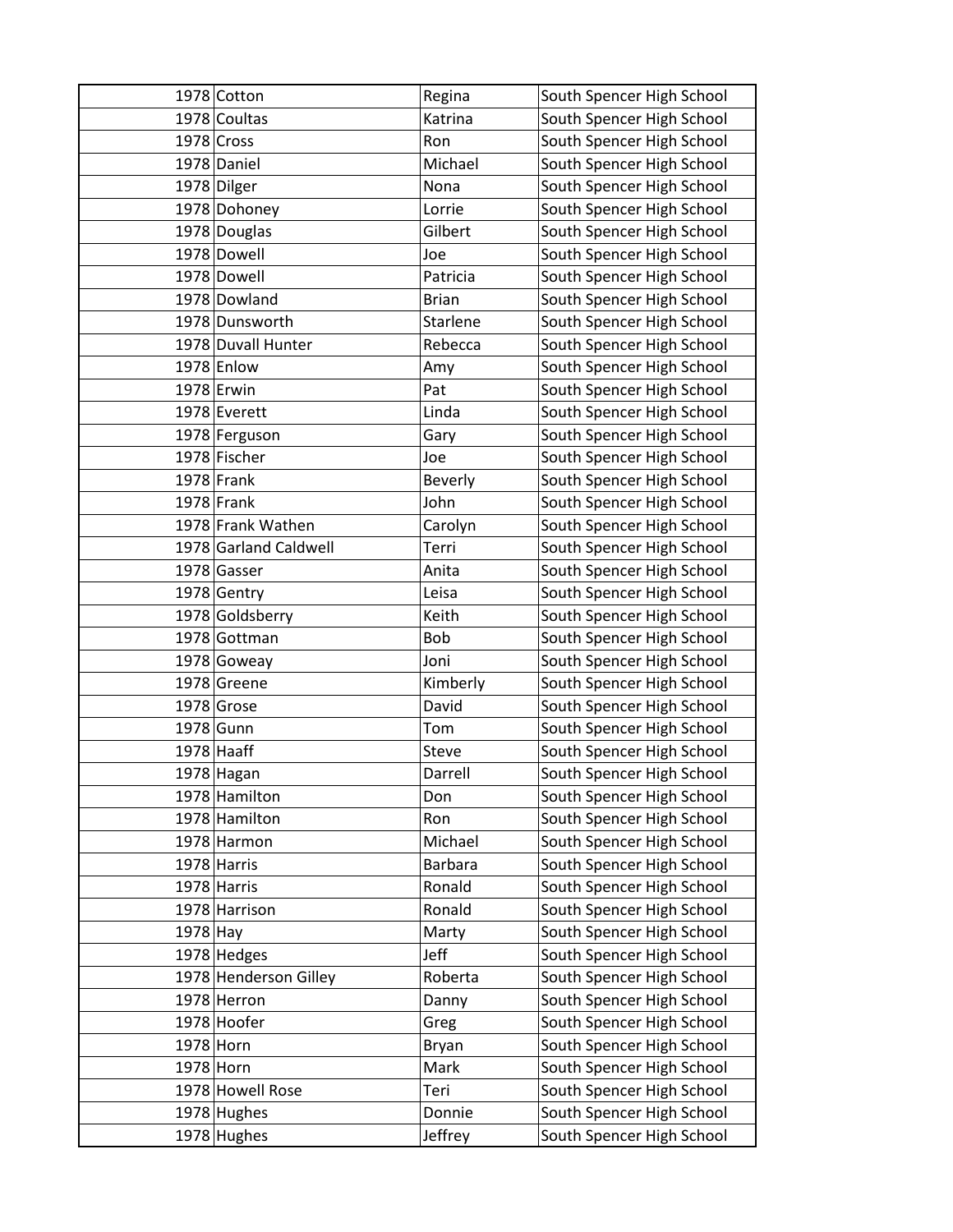|              | 1978 Hughes           | Michael       | South Spencer High School |
|--------------|-----------------------|---------------|---------------------------|
|              | 1978 Hughes III       | Frederick     | South Spencer High School |
|              | 1978 Hunter           | Roger         | South Spencer High School |
|              | 1978 Hunter           | Tim           | South Spencer High School |
|              | 1978 Huser            | Roger         | South Spencer High School |
|              | 1978 Jackson          | Emmitt        | South Spencer High School |
|              | $1978$ Janes          | Cindy         | South Spencer High School |
|              | 1978 Johnson          | Bill          | South Spencer High School |
|              | $1978$ Jones          | Eddie         | South Spencer High School |
|              | $1978$ Jones          | Raylene       | South Spencer High School |
|              | $1978$ Kamuf          | Frank         | South Spencer High School |
|              | 1978 Kincaid          | Jill          | South Spencer High School |
|              | 1978 Kuehn            | David         | South Spencer High School |
|              | 1978 Lawrence         | Robin         | South Spencer High School |
|              | 1978 Lindsey          | Donna         | South Spencer High School |
|              | 1978 Lindsey          | Terry         | South Spencer High School |
| $1978$ Lloyd |                       | Terry         | South Spencer High School |
|              | 1978 Mallory          | Don           | South Spencer High School |
|              | 1978 Matthews         | Tommye        | South Spencer High School |
|              | $1978$ Mayo           | Mark          | South Spencer High School |
|              | 1978 McDonald         | Robert        | South Spencer High School |
|              | 1978 McGuinn          | Jan           | South Spencer High School |
|              | 1978 Metzger          | Steve         | South Spencer High School |
|              | 1978 Miller Keown     | Beverly       | South Spencer High School |
|              | 1978 Murphy           | Richard       | South Spencer High School |
|              | 1978 Myers            | Keith         | South Spencer High School |
|              | 1978 Myers            | Michael       | South Spencer High School |
| 1978 Nix     |                       | Robin         | South Spencer High School |
|              | 1978 O'Risky          | Christine     | South Spencer High School |
|              | 1978 Parker           | Mark          | South Spencer High School |
|              | 1978 Parker           | Todd          | South Spencer High School |
|              | 1978 Parm             | Wanda         | South Spencer High School |
|              | 1978 Parson           | Jennifer      | South Spencer High School |
|              | 1978 Partridge        | Rebecca       | South Spencer High School |
|              | 1978 Patterson        | Dennis        | South Spencer High School |
|              | $1978$ Payne          | David         | South Spencer High School |
|              | 1978 Peckenpaugh      | Michael       | South Spencer High School |
|              | 1978 Pounds           | Kerry         | South Spencer High School |
|              | 1978 Pounds           | Kirk          | South Spencer High School |
|              | 1978 Purcell, Jr.     | <b>Thomas</b> | South Spencer High School |
|              | 1978 Ramsey           | Charles       | South Spencer High School |
|              | 1978 Reynolds Goodman | <b>Billie</b> | South Spencer High School |
|              | 1978 Rhodes Arnold    | Leta          | South Spencer High School |
| 1978 Roth    |                       | Jeffrey       | South Spencer High School |
|              | $1978$ Rowan          | Rondell       | South Spencer High School |
|              | 1978 Rudisill         | Wayne         | South Spencer High School |
|              | 1978 Rumley           | David         | South Spencer High School |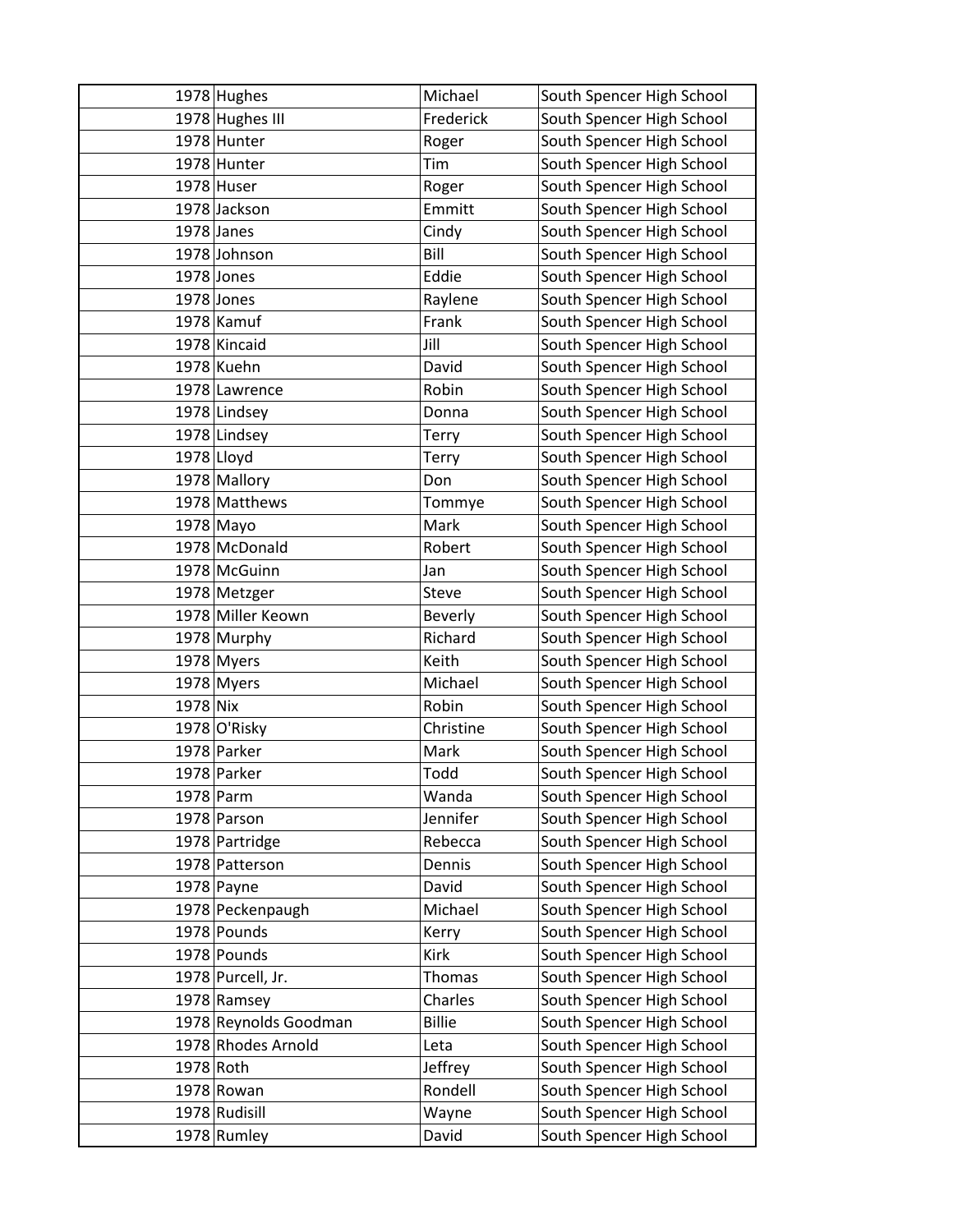|              | 1978 Scheessele    | Greg        | South Spencer High School |
|--------------|--------------------|-------------|---------------------------|
|              | 1978 Schmidt       | Delana      | South Spencer High School |
|              | 1978 Schwarz       | Reyne       | South Spencer High School |
|              | 1978 Seibert       | Omer        | South Spencer High School |
|              | 1978 Semmelman     | Paul        | South Spencer High School |
|              | 1978 Shirel        | Harriet     | South Spencer High School |
|              | 1978 Shourds       | Julie       | South Spencer High School |
|              | 1978 Small         | Debora      | South Spencer High School |
|              | 1978 Small         | Pamela      | South Spencer High School |
|              | 1978 Smith         | Sandra      | South Spencer High School |
|              | 1978 Snyder        | Debra       | South Spencer High School |
|              | 1978 Snyder        | James       | South Spencer High School |
|              | 1978 Snyder        | Sandra      | South Spencer High School |
|              | 1978 Stallings     | Jeff        | South Spencer High School |
|              | 1978 Stallings     | Scott       | South Spencer High School |
|              | 1978 Stewart       | Bill        | South Spencer High School |
|              | 1978 Thomas        | Duane       | South Spencer High School |
| $1978$ Titus |                    | Tara        | South Spencer High School |
|              | 1978 Turner        | Ronald      | South Spencer High School |
|              | $1978$ Vance       | <b>Bert</b> | South Spencer High School |
|              | 1978 Vaughn        | Cara        | South Spencer High School |
|              | 1978 Wagner        | Don         | South Spencer High School |
|              | 1978 Wagner        | William     | South Spencer High School |
|              | 1978 Walker        | Elaine      | South Spencer High School |
| 1978 Wall    |                    | Jack        | South Spencer High School |
|              | 1978 Welch-Cron    | Carla       | South Spencer High School |
|              | 1978 Willhite      | Michael     | South Spencer High School |
|              | 1978 Wilson        | Lisa        | South Spencer High School |
|              | 1978 Yeager        | Melinda     | South Spencer High School |
|              | 1978 Young         | Larry       | South Spencer High School |
|              | 1978 Young-Garrett | Peggy       | South Spencer High School |
|              | $1979$ Adams       | Melinda     | South Spencer High School |
|              | 1979 Ahl Seiler    | Kimberly    | South Spencer High School |
| 1979 Allen   |                    | Michael     | South Spencer High School |
|              | $1979$ Ambs        | Kenneth     | South Spencer High School |
|              | $1979$ Ambs        | Richard     | South Spencer High School |
|              | 1979 Atchison      | Sherri      | South Spencer High School |
|              | 1979 Basham        | Darlene     | South Spencer High School |
|              | 1979 Baughn        | Ruth        | South Spencer High School |
|              | 1979 Beasley       | Mary        | South Spencer High School |
|              | 1979 Beckort       | Eleisa      | South Spencer High School |
| $1979$ Blair |                    | Richard     | South Spencer High School |
|              | 1979 Bolen         | Donald      | South Spencer High School |
|              | 1979 Boop          | Billy       | South Spencer High School |
|              | 1979 Bosecker      | Connie      | South Spencer High School |
|              | 1979 Bosecker      | Tim         | South Spencer High School |
|              | $1979$ Boyer       | Teresa      | South Spencer High School |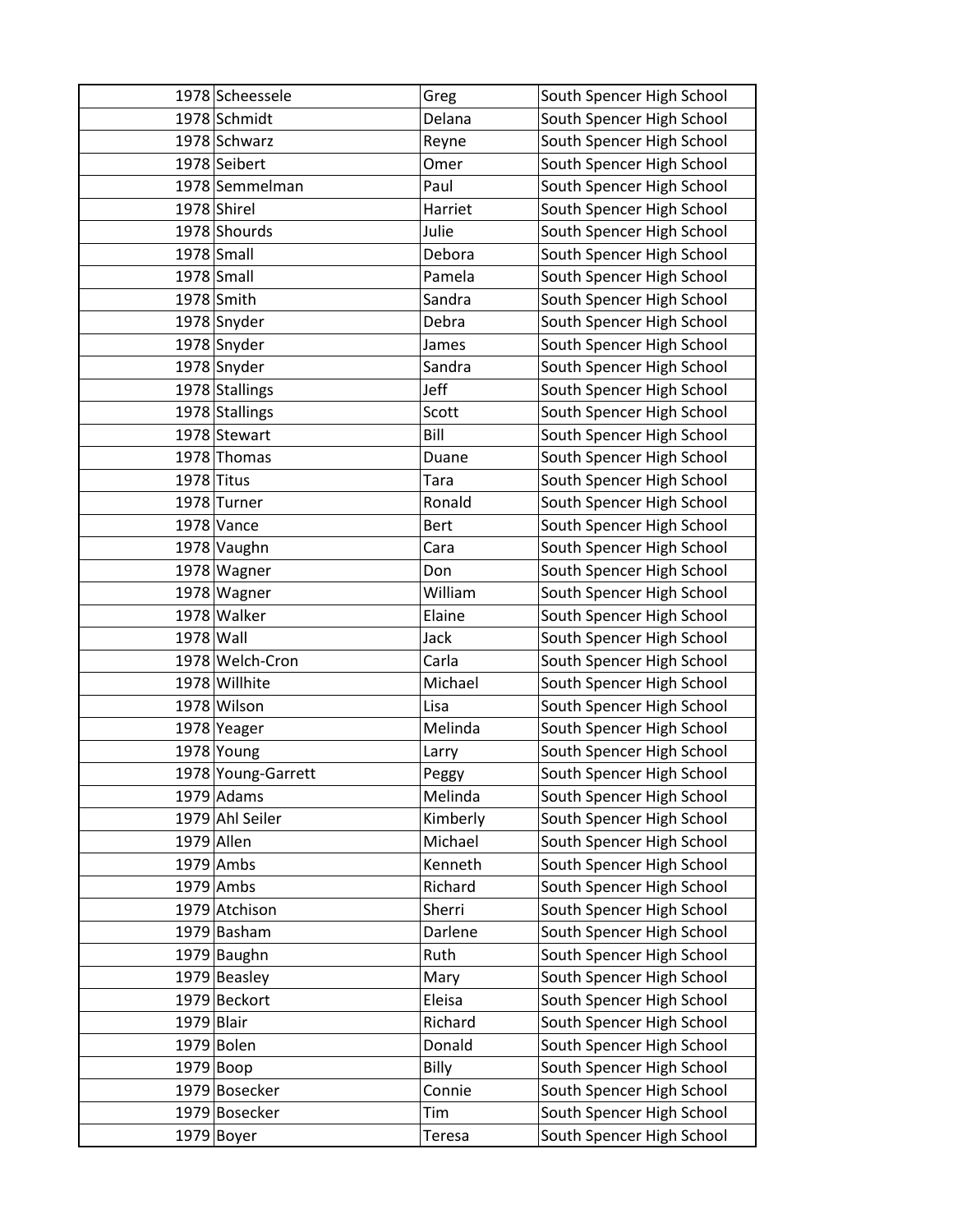|              | 1979 Brauns          | Kevin         | South Spencer High School |
|--------------|----------------------|---------------|---------------------------|
|              | $1979$ Brown         | David         | South Spencer High School |
|              | 1979 Bunch           | Michael       | South Spencer High School |
|              | 1979 Bunner          | Stanley       | South Spencer High School |
|              | 1979 Carter          | Ricky         | South Spencer High School |
|              | 1979 Cieslack        | <b>Brett</b>  | South Spencer High School |
|              | $1979$ Clark         | Larry         | South Spencer High School |
|              | 1979 Cooper          | Doris         | South Spencer High School |
|              | 1979 Cooper          | Larry         | South Spencer High School |
|              | 1979 Cotterill       | <b>Brenda</b> | South Spencer High School |
|              | 1979 Cotton          | <b>Betty</b>  | South Spencer High School |
|              | 1979 Cotton          | Janice        | South Spencer High School |
|              | 1979 DeWeese         | Barry         | South Spencer High School |
|              | 1979 Dragoo          | Joe           | South Spencer High School |
|              | 1979 Embrey          | Kimberly      | South Spencer High School |
|              | 1979 Everett         | Phillip       | South Spencer High School |
|              | 1979 Fisher          | Fred          | South Spencer High School |
|              | 1979 Frakes          | Kari          | South Spencer High School |
|              | $1979$ Frank         | Michael       | South Spencer High School |
|              | 1979 Fulkerson       | Scott         | South Spencer High School |
|              | 1979 Garrett         | Pam           | South Spencer High School |
|              | 1979 Goldsberry      | Lisa          | South Spencer High School |
|              | 1979 Goldsberry      | Sheryl        | South Spencer High School |
|              | 1979 Gordon          | Terrance      | South Spencer High School |
|              | $1979$ Haaff         | Randall       | South Spencer High School |
| $1979$ Hack  |                      | Katherine     | South Spencer High School |
|              | 1979 Hack Meece      | Robin         | South Spencer High School |
|              | 1979 Hagan           | Kimberly      | South Spencer High School |
|              | $1979$ Haley         | Donna         | South Spencer High School |
| 1979 Hall    |                      | Debra         | South Spencer High School |
|              | 1979 Harper          | Mark          | South Spencer High School |
|              | 1979 Harris          | Rebecca       | South Spencer High School |
|              | $1979$ Harris        | Tim           | South Spencer High School |
|              | $1979$ Hayse         | Jeff          | South Spencer High School |
|              | 1979 Head Cochenour  | Patricia      | South Spencer High School |
|              | 1979 Henderson       | John          | South Spencer High School |
|              | 1979 Henson          | Pam           | South Spencer High School |
|              | 1979 Hohimer         | Cathy         | South Spencer High School |
| 1979 Horn    |                      | Kelly         | South Spencer High School |
|              | $1979$ Hughes        | Regina        | South Spencer High School |
|              | 1979 Humphrey        | Lori          | South Spencer High School |
| $1979$ Jolly |                      | Lisa          | South Spencer High School |
|              | 1979 Jolly Smith     | Sandra        | South Spencer High School |
|              | $1979$ Jones         | Ernie         | South Spencer High School |
| $1979$ King  |                      | Anthony       | South Spencer High School |
|              | 1979 Kirkpatrick Cox | Lisa          | South Spencer High School |
|              | 1979 Kuehn           | Kelly         | South Spencer High School |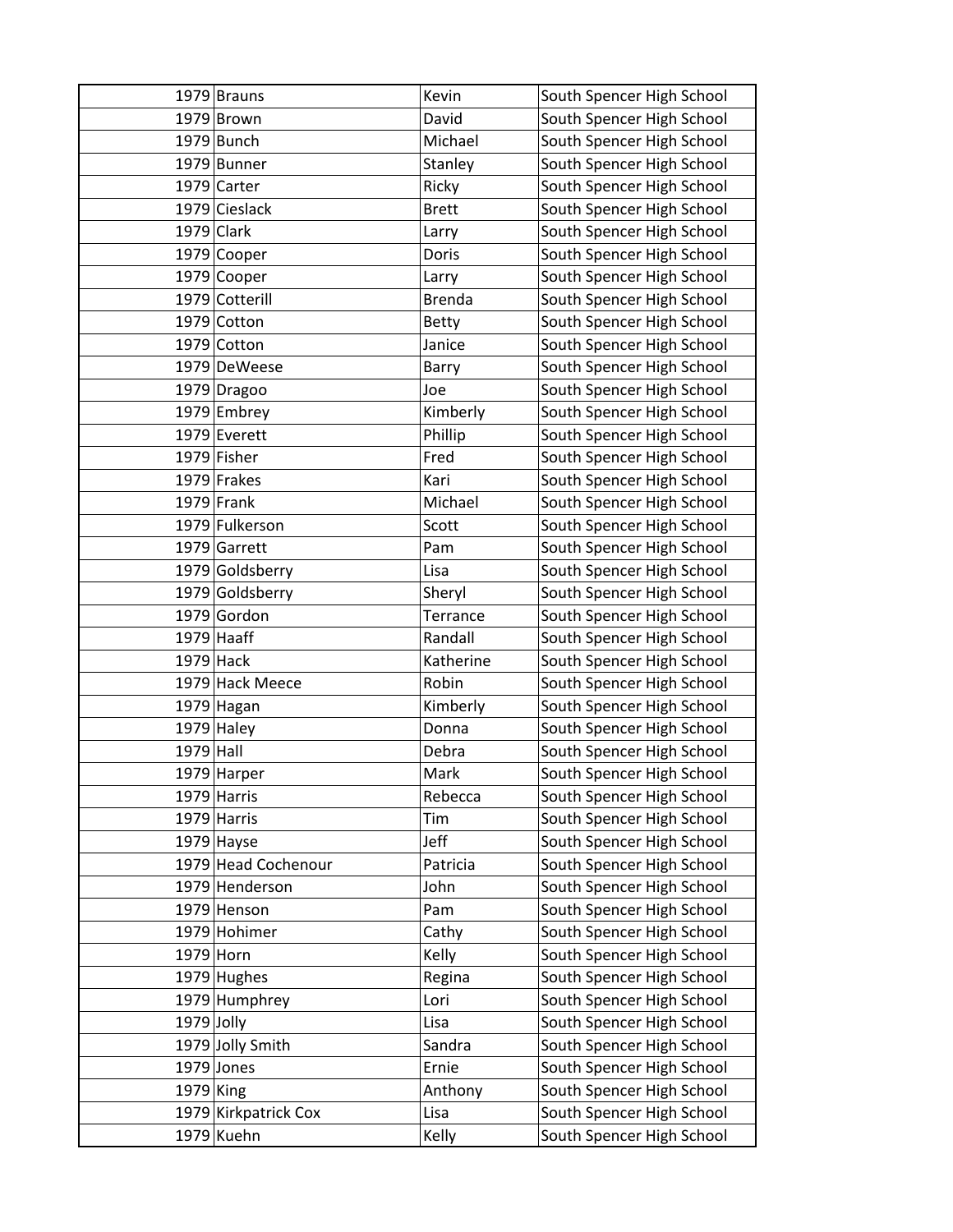|              | 1979 Lawson                | Sandra        | South Spencer High School |
|--------------|----------------------------|---------------|---------------------------|
|              | 1979 Lindsey               | Marsha        | South Spencer High School |
|              | 1979 Lindsey               | Richard       | South Spencer High School |
|              | 1979 Lovins Jr.            | William       | South Spencer High School |
|              | 1979 Magill                | Faye          | South Spencer High School |
|              | 1979 Mallory               | Debra         | South Spencer High School |
|              | 1979 Martin                | Charles       | South Spencer High School |
|              | 1979 Masterson             | Cynthia       | South Spencer High School |
|              | 1979 Matthews              | Cynthia       | South Spencer High School |
|              | 1979 Mattingley            | Sandra        | South Spencer High School |
|              | 1979 McCormick             | Connie        | South Spencer High School |
|              | 1979 McKeehan              | <b>Beckie</b> | South Spencer High School |
|              | 1979 McKinney              | Jesse         | South Spencer High School |
|              | $1979$ Meece               | Ted           | South Spencer High School |
|              | $1979$ Meyer               | <b>Teresa</b> | South Spencer High School |
|              | 1979 Middleton Shourds     | Vickie        | South Spencer High School |
|              | 1979 Miller                | Janet         | South Spencer High School |
|              | 1979 Miller                | Mary          | South Spencer High School |
|              | 1979 Miller                | Norman        | South Spencer High School |
|              | 1979 Miller Pounds         | Laura         | South Spencer High School |
|              | $1979$ Monar               | Patricia      | South Spencer High School |
|              | 1979 Morgan Eastham Varble | Susan         | South Spencer High School |
| 1979 Motl    |                            | Mark          | South Spencer High School |
|              | 1979 Myers                 | David         | South Spencer High School |
|              | 1979 Newton                | Ronnie        | South Spencer High School |
|              | 1979 Nichols               | Marla         | South Spencer High School |
|              | 1979 Nicholson             | Myra          | South Spencer High School |
|              | 1979 Nixon                 | Mary          | South Spencer High School |
|              | 1979 Ogilvie               | Michael       | South Spencer High School |
|              | 1979 Paceley               | Mary          | South Spencer High School |
| 1979 Park    |                            | Cheryl        | South Spencer High School |
|              | 1979 Parker                | Joe           | South Spencer High School |
|              | 1979 Parker                | Lisa          | South Spencer High School |
|              | 1979 Parsley               | Laura         | South Spencer High School |
|              | 1979 Patmore               | Kathy         | South Spencer High School |
|              | $1979$ Payne               | Dale          | South Spencer High School |
|              | $1979$ Payne               | Debra         | South Spencer High School |
|              | $1979$ Payne               | Tammy         | South Spencer High School |
| 1979 Peek    |                            | Luann         | South Spencer High School |
|              | $1979$ Perry               | Johnathan     | South Spencer High School |
|              | 1979 Pounds                | <b>Drake</b>  | South Spencer High School |
|              | 1979 Pounds                | Stephany      | South Spencer High School |
|              | 1979 Powell                | Ellen         | South Spencer High School |
|              | 1979 Ranger                | David         | South Spencer High School |
| $1979$ Riggs |                            | Paula         | South Spencer High School |
|              | $1979$ Risley              | Kevin         | South Spencer High School |
|              | 1979 Ritchie               | William       | South Spencer High School |